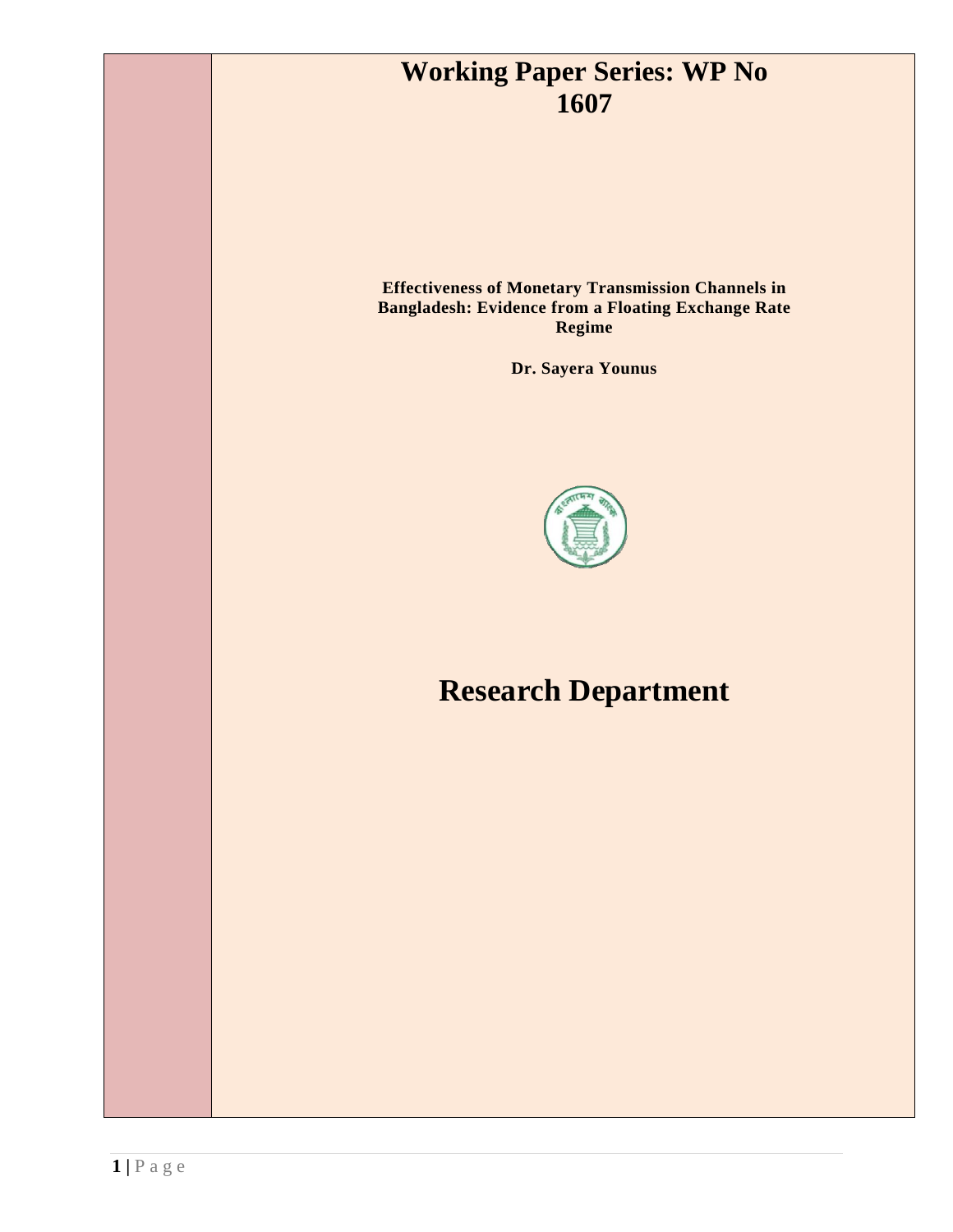## **Effectiveness of Monetary Transmission Channels in Bangladesh: Evidence from a Floating Exchange Rate Regime**<sup>1</sup>

Dr.SayeraYounus

#### **Abstract**

The intention of this study is to examine the relative effectiveness of the monetary transmission channels in Bangladesh.A five-variable unrestricted Vector Auto Regression (VAR) technique is used to examine the relative effectiveness for the sample period from 2004.M7 to 2016.M1. Bangladesh has initiated several reforms in monetary policy and exchange rates since 2002 to increase the transparency and efficacy of the monetary transmission channels. In this regard, several monetary transmission channels have been analyzed such as the interest rate or money channel, bank lending or credit, and the exchange rate channel.The empirical results derived from VAR show that both money supply and the policy rates have significant impact on output and the price level in Bangladesh implying that monetary transmission channels are effective in influencing real variables. The variance decompositions and impulse response functions derived from VAR show that an increase in money supply tends to increase GDP growth.It decreasesthe lending rate and increases private sector credit. On the other hand, an increase in the policy rate decreases inflation and also decreases GDP growth. Transmission channels through the real exchange rate increase exports, which in turn increase output.The polciy implications of this study is that monetary authority can use money suppy and the policy rate to increase output and control inflation in Bangladesh.

#### **JEL Classification**: C32, E52, E58, F41

**Keywords:** Impulse response functions; variance decompositions, open economy, monetary policy transmission channels; VAR models; intermediate channels.

#### **I. Introduction**

It is important to understand the channel/s through which monetary policy transmits to the economy so thatmonetary authority hit the targets through the adjustments of appropriate tools and instrument.The monetary policy transmission mechanism describes how monetary policy actions are transmitted to the economy via various intermediate channels such as monetary aggregates, interest rates, credit, asset prices and exchange rates.

Various studies have examined the monetary transmission mechanism in Bangladesh. For example, Alam (2015) using Structural Vector Auto Regression Model (SVAR) and quarterly data from 1995.Q1 to 2011.Q1 examines the effectiveness of monetary policy in Bangladesh. Younus (2004) also using SVAR model and quarterly data from 1973:Q1 to 2000:Q4examines the impact of monetary policy on the output

 $\overline{a}$ 

<sup>&</sup>lt;sup>1</sup>The author of this paper Dr. Sayera Younus is Deputy General Manager, Research Department of Bangladesh Bank. Views expressed in this paper are the author's own and do not necessarily reflect the views of Bangladesh Bank. The author would like to thank Dr. BiruPaksha Paul, Chief Economist, Dr. Akhtaruzzaman, Economic Adviser, and Md. Abdur Rouf ,General Manager, Monetary Policy Department, Bangladesh Bank for their helpful comments and suggestions on the earlier version of this paper. However, any remaining errors are the authors' own.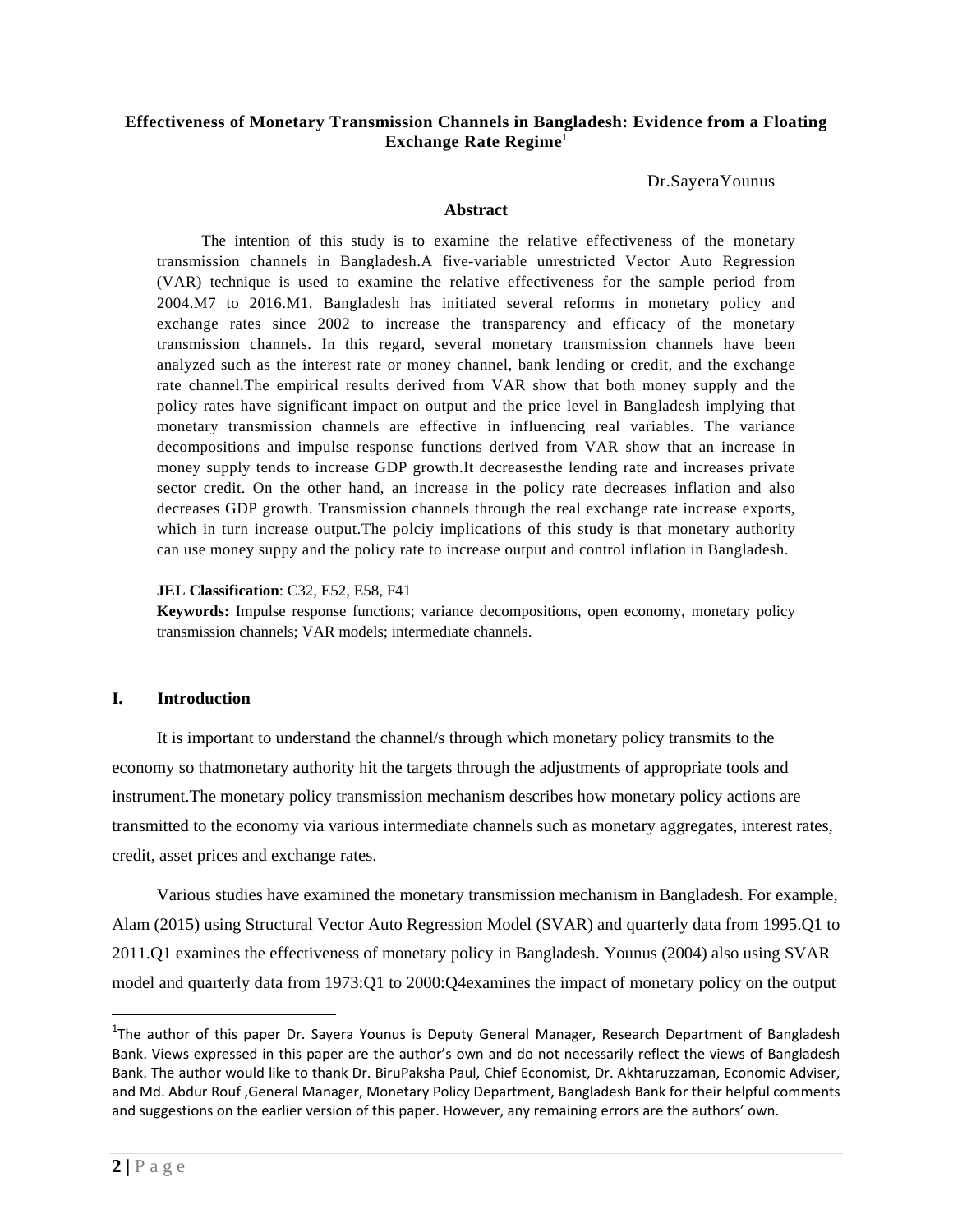and the price level in Bangladesh. Ahmed and Islam (2006) using unrestricted VAR model, examine monetary transmission through the bank lending and the exchange rate channels in Bangladesh. Younus (2009) examines the impact of changes in monetary policy in Bangladesh. Specifically, the study examines the impact of domestic and foreign monetary shocks on Bangladesh's major economic aggregates using Near Vector Autoregressive (NVAR) model.

However, this study differs significantly from other studies in that it includes the sample period when Bangladesh adopted various reform policies.There was a significant change in the policy level in Bangladesh at the end of May 2003, when Bangladesh entered into the flexible exchange rate regime.Theoretically, monetary policy is expected to be more effective after that change. Repurchase Agreement (Repo) and Reverse Repo were introduced in July 2002 & April 2003, respectively for banks and financial institutions as an indirect monetary policy tool for day-to-day liquidity management in response to temporary and unexpected disturbances in the supply of and demand for money. Various government treasury bills have been used to conduct an open market operation to alter money to its desired level. Therefore, this study differs from other studies in terms of variables and include more recent sample periods particularly the periods when significant change in the monetary and the exchange rate policy was initiated. The current study moreover, unlike others uses both money supply and the policy rate to examine the impact of monetary policy on output and the price level.

Therefore, the plan of the study is as follows. After an introduction in Section-I, Section II deals with detailing monetary policy framework and practices in Bangladesh. Section III provides the theoretical background followed by the relevant literature review in Section IV. Section V provides methodology followed by the empirical examination in Section VI. Finally, conclusions and recommendations are presented in Section VII.

## **II. Monetary Policy in Bangladesh**

 Bangladesh Bankwas established with the aims of maintaining stability in the price level, promoting a high level of output and real income and sustained economic growth, the stability of the exchange rate and the overall financial system. <sup>2</sup>During the early 1990s, initiatives were taken to bring significant changes in the financial system of Bangladesh. Under Financial Sector Reform Program (FSRP),initial restrictions were withdrawn from the interest rates alongwith other conducive policies to liberalize the financial sector.

 $\overline{a}$ 

 ${}^{2}$ Bangladesh Bank (BB), the Central Bank of Bangladesh was established by the Bangladesh Bank Order of 1972 (Presidential Order No. 127 of 1972) which became effective from  $16<sup>th</sup>$  December of 1971.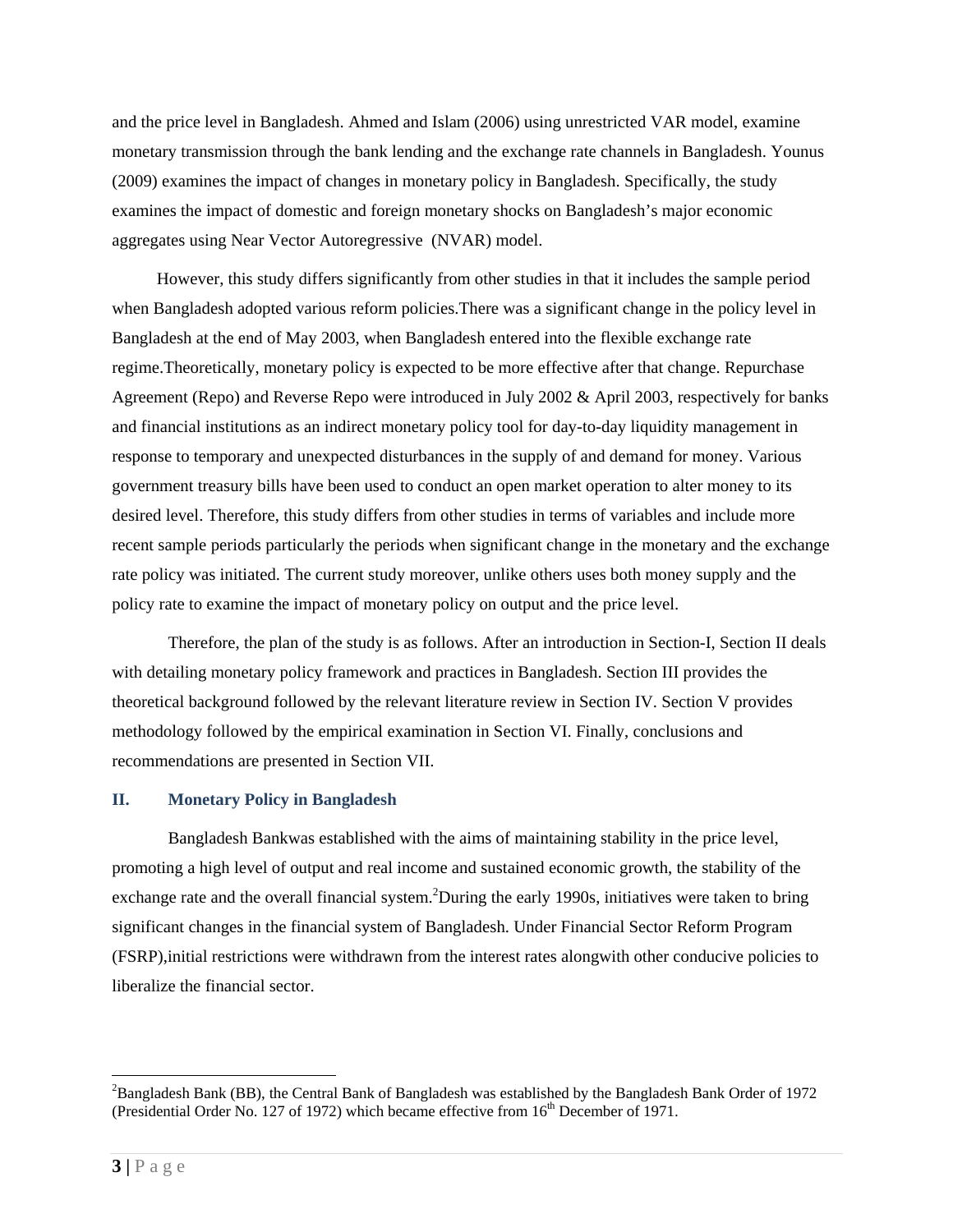All of these developments help the monetary authority to formulate policies based on the market requirement to bring effective changes in some macroeconomic variables. For better implementation of monetary policies in the market-based policy formulation, better-functioning credit and debt market are necessary and following this Bangladesh Bank recently developed a secondary market fortrading Treasury bonds.Monetary policy framework followed by the Bangladesh Bank is mostly market based, influencing the target variables through supply and demand framework.

The monetary authorities estimate the required level of money growth to facilitate required level of credit growth to the private sector to achieve sustained inclusive economic growth. It determines both reserve money and broad money growth so as to facilitate continued economic growth along with stability in the price level. This implies that monetary policies focus more on achieving target economic growth while keeping the inflationary pressure low.

Focuses are also given to the development of effective credit and debt market as the authority believes that efficient transmission of monetary policies depended on better functioning and strengthened credit and debt markets. Broad money is the intermediate target of BB to achieve its goals and objectives of sustained economic growth, external sector stability, and to keep the inflation as anticipated. Before formulating its monetary policy, BB takes into account of the domestic macroeconomic perspectives along with global context. The monetary authority of Bangladesh takes into consideration the recent macro-variables to formulate monetary policy decisions.

BB influences its intermediate target broad money of its monetary policy through operating **target of reserve money.**???However, it cannot directly affect broad money or money supply rather it indirectly affects money supply through various direct and indirect policy instruments. These policy instruments immediately affect operating target that is reserve money.

## **III. The Channels of Monetary Policy Transmission.**

To understand the impact of monetary policy on economic activity in Bangladesh, it is necessary to study the role of the commercial banking system because banksplay an important role in the monetary transmission process. Whether monetary policy transmits through bank assets (credit channel) orliabilities, (money channel) is currently under debate.

According to Walsh (1998, page 285), under the traditional money view, following an expansionary monetary policy, when banks' reserves increase, interest rates fall, which stimulates consumption and investment decisions by households and firms. This reflects the adjustments on the liabilities' side of the banking sector's balance sheet by increasing the demand for money. However, two conditions must be satisfied for the existence of a money channel: (1) stickiness of price, so that the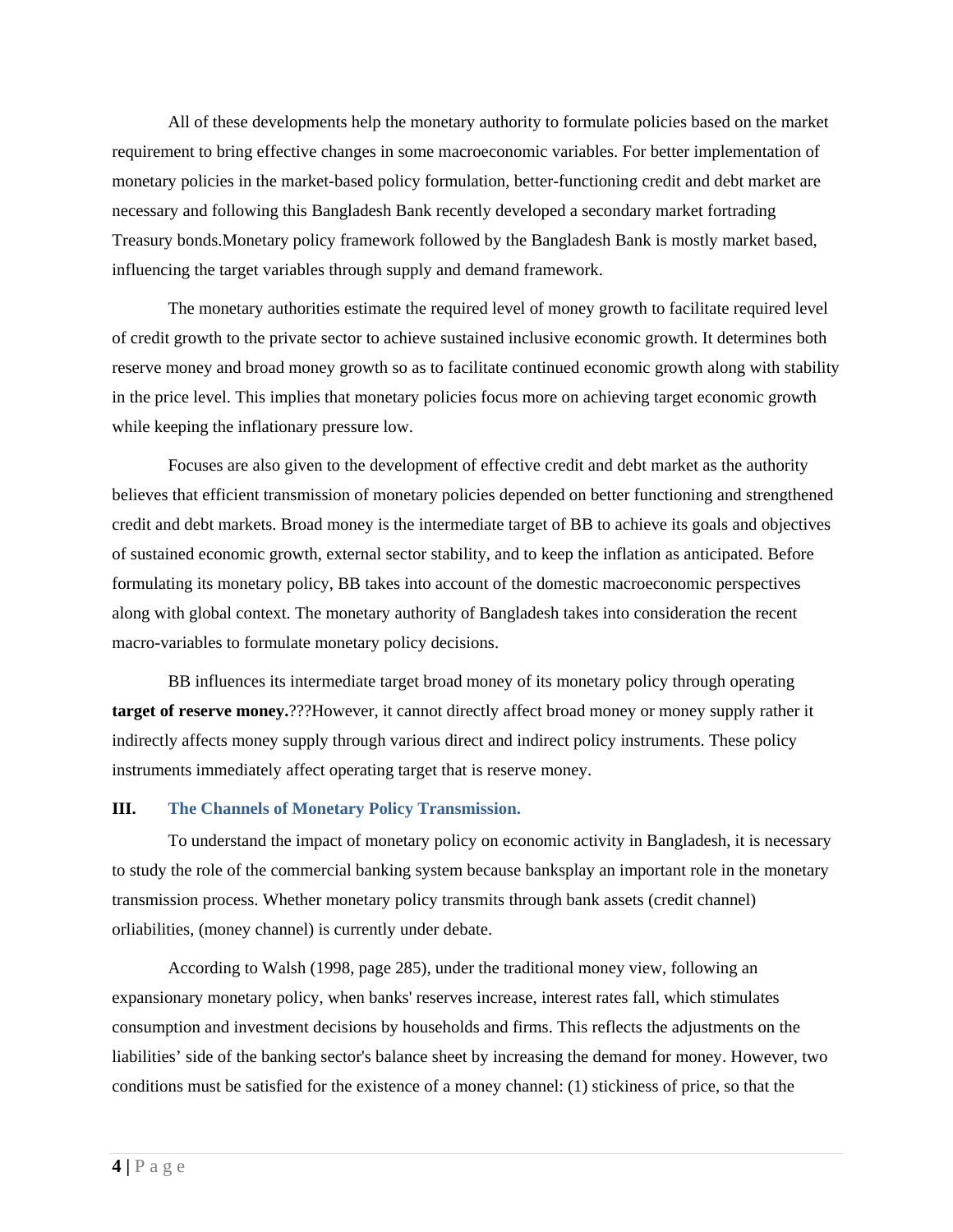monetary innovation can affect real money balances, and (2) short-term interest rates must influence longterm interest rates, which could further influence investment (Agung & Ford 1998, page 4).

Under the credit view (Walsh 1998, page 286), following an expansionary monetary policy, banks' reserves increase as well. If there is no close substitute, an increase in banks' reserves will be reflected by an increase in bank credit, which is on the asset side of the balance sheet. If there is a close substitute for bank credit (e.g., commercial paper, treasury bills) borrowers will switch from other close substitute assets to bank credit, which in turn increases the bank credit and economic activity.

In contrast, a contractionary monetary policy constrains banks' loan supply because banks cannot replace their shortfall of deposits by raising other non-deposits sources, such as securities issues and foreign borrowings. According to the credit view, small banks are more affected than are large banks. This holds for small firms as well because, just as small banks have relatively limited access to other nondeposits funds, small firms have limited access to external financing. Therefore, two conditions need to be satisfied for the credit channel to work: (1) banks must not insulate themselves by selling their securities, and (2) there must be some bank-dependent borrowers who find it difficult to finance their projects by issuing commercial paper other than bank loans. Also, this paper finds that the existence of banks' excess reserves is responsible for thenon-existence of credit channels in Bangladesh.

Several studies, including Bernanke (1988, 1993), Bernanke and Blinder (1992), Kashyap, Stein and Wilcox (1993), Cecchetti (1995), and McMillin (1996), find evidence in favor of a credit channel or bank-lending channel in the monetary policy transmission process in the U.S.<sup>3</sup> On the other hand, Oliner and Rudesbusch (1995) and Morries and Sellon (1995) do not find evidence of a credit channel in the U.S.

The money channel of the monetary transmission mechanism is believed to be linked to a traditional interest rate channel.<sup>4</sup> Nonetheless, recent evidence of financial deregulation, banking failures, and debt default have prompted some economists, such as Bernanke (1988), and Brunner and Meltzer (1988), to suggest that there may be important channels other than the traditional interest rate channel of the monetary transmission mechanism. Bernanke (1988, page 10) suggests that the central bank should look at both money and credit aggregates when judging a policy's impact, because he argues when both money and credit are growing rapidly or slowly then it is logical to think that the economy is growing in

 $\overline{a}$ 

 $3$ The terms "credit channel" and "bank lending channel" are used by many authors (such as, Oliner and Rudesbusch (1995) and Morries and Sellon (1995) synonymously.

<sup>4</sup> Following an expansionary monetary policy, banks' reserves increase causing interest rates to fall. This increases consumption and investment by households and firms. This reflects the adjustments on the liabilities side of the banking sector's balance sheet.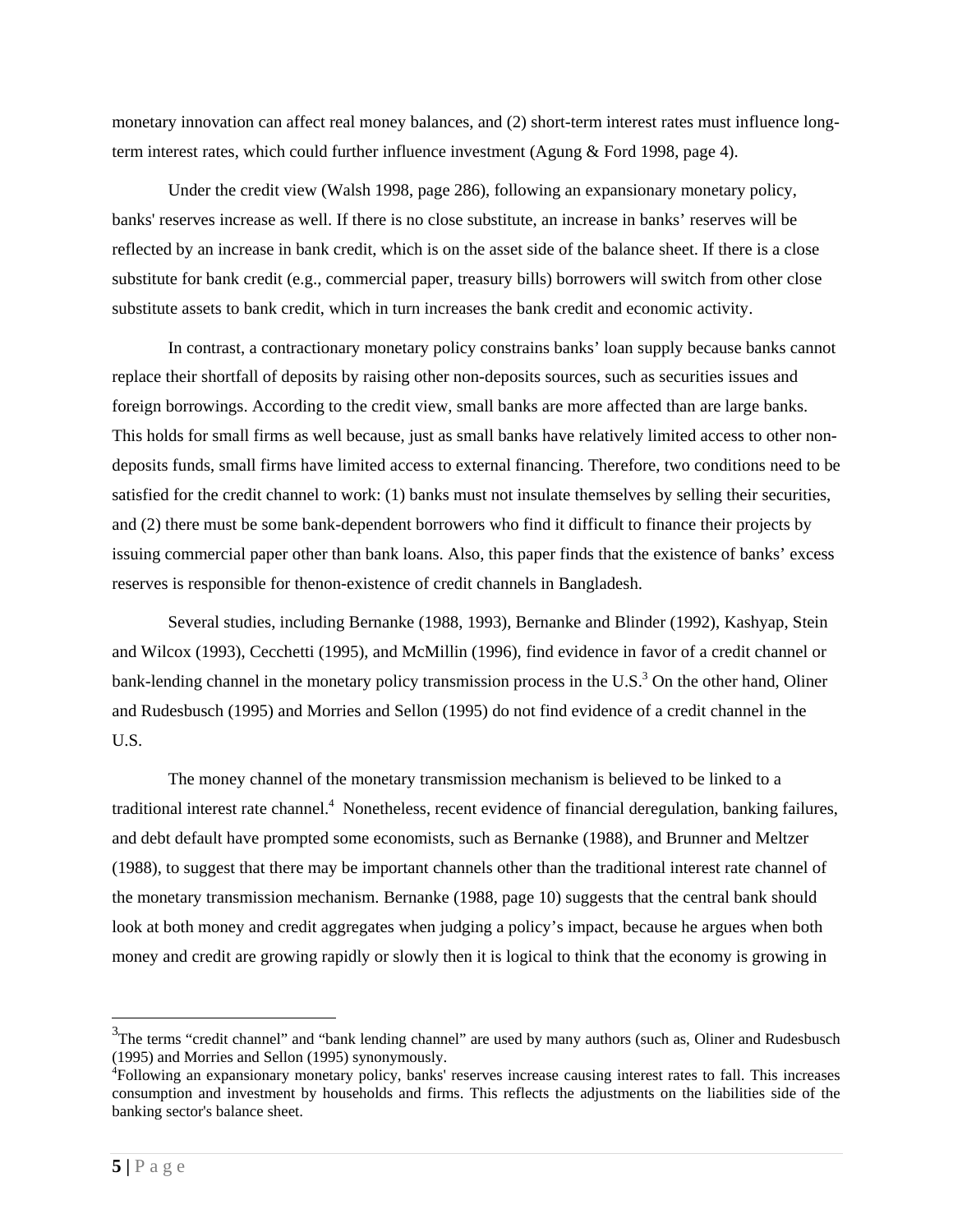the same way. However, if money and credit are sending conflicting signals, then the central bank should concentrate more on credit than money due to its closer link withaggregate spending.

Monetary policies can also find their ways into the economy through the exchange rate channel. Involving interest rate this channel (Mishkin,1995) may also transmit monetary policy stance changes onto the economy as the exchange rate is positively sensitive to the real interest rate that is with a rise in interest rate exchange rate appreciates and vice-versa. With an expansionary monetary policy real interest rate (deposits interest rate, i) falls thus affecting exchange rate (E) as domestic currency depreciates due to less attractiveness of domestic currency **about** foreign currency. Depreciation of domestic currency has an impact on net export (NX) as export goes up while import falls because domestic goods become relatively cheap than foreign goods. Eventually aggregate demand or economic output (Y) is affected by the monetary policy.

#### **IV. Literature Review**

Monetary transmission mechanism is studied extensively by academicians, policy makers, researchers due to its importance in policymaking. Monetary policies are expected to find their effects on economic output and prices through various channels known as monetary transmission channels. Romer and Romer (1989), Bernanke and Blinder (1992), Christiano, Eichenbaum and Evans (1994a, b) reconfirmed empirical research findings of Friedman and Schwartz (1963) by showing that movements in real output respond to change in monetary policy stances for two years or more (Bernanke and Gertler, 1995).

Eichenbaum and Evans (1995) have conducted a study to investigate the U.S. monetary policy shocks on the exchange rates using VAR approach for the period from 1974:1 to 1990:4. They have considered three measures of the monetary policy: The Federal fund rates, theratio of non-borrowed to total reserves and changes in the Romer and Romer index. The empirical results from all three measures show that due to a contractionary monetary policy shocks lead to a persistent and significant appreciation in the nominal exchange rate and the real exchange rate as well. In a similar study using Vector Autoregression models (VAR) Koray and McMillin (1999) found that due to monetary policy innovations in the U.S. economy (during the period from 1973:1 to 1993:12.) output and price level decline and the exchange rate appreciates.

Fung et al. (1997) tried to identify the uncertainty about the monetary transmission mechanism for the six G-7 countries. A VAR model has been used to identify the monetary policy shock on the key macroeconomic variables such as money, the interest rate, prices and output. Empirical results of the paper show that initial responses to the monetary stock differ across countries. However, interest rate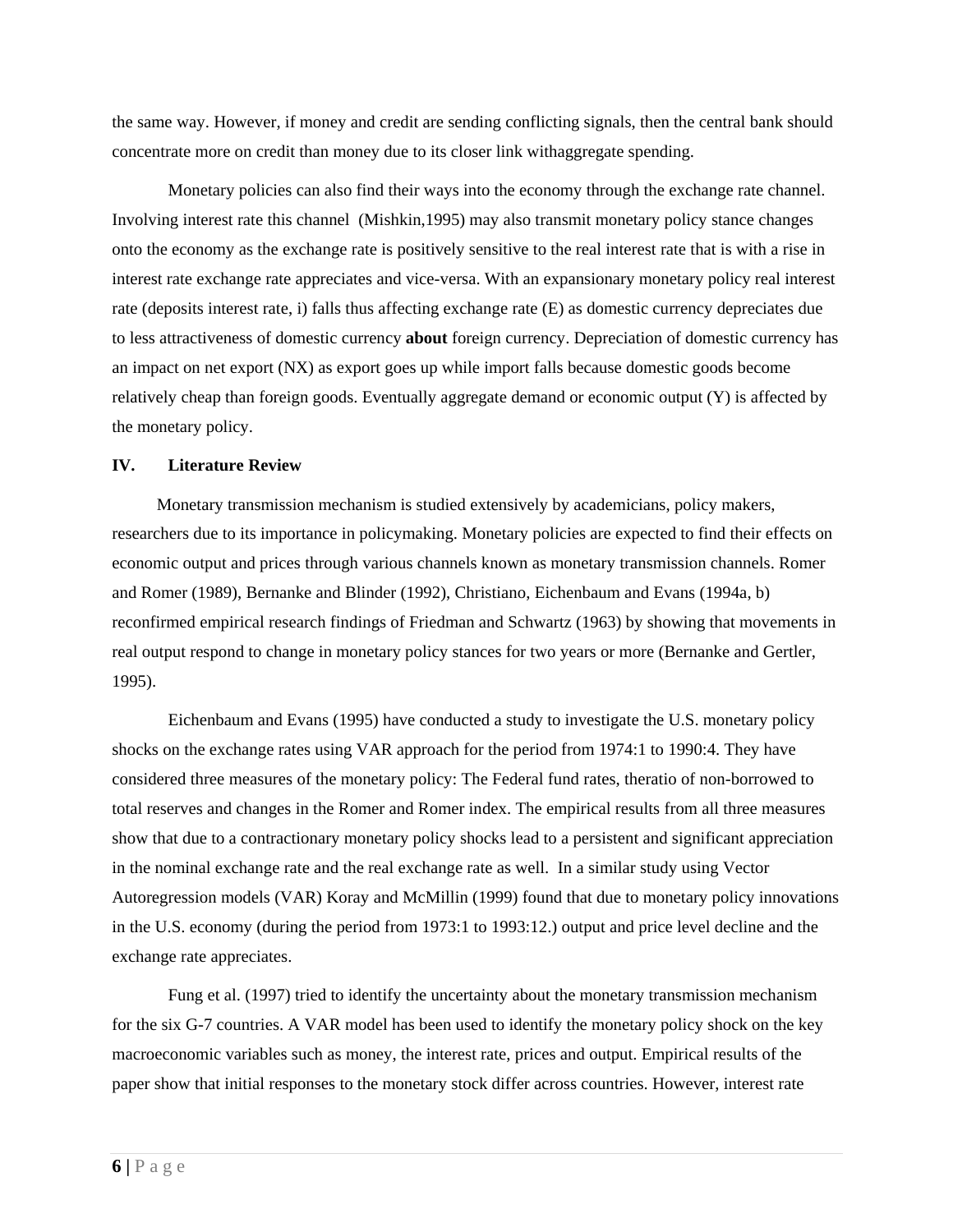responses follow a similar pattern for all the countries. Perera, A. (2013),found that an unanticipated increased in the short-term interest rate (a restrictive monetary policy shock) causes reductions in real GDP and consumer price levels via interest rates, credit, the exchange rates and the asset prices.The interest rate channel remains the most important transmission channel in Sri Lanka though other channels also help to propagate monetary policy shocks. From the CBSL's perspective, these results provide implications, as the reaction of target variables has been substantially enhanced, i.e. prices are more responsive to interest rate shocks, it provides a strong justification for moving towards an inflation targeting framework, which is considered as an appropriate monetary policy framework for emerging market economies.

Alam (2015), using quarterly data from 1995 to 2011 examined the effectiveness of monetary policy on the price level, output and the exchange rate in Bangladesh. The model variables employed in this model are reserve money, broad money (M2), 3-month Treasury bill rate, industrial production index, consumer price index and the nominal and real exchange rate. The empirical results derived from Structural Vector AutoRegression model showed whether the T-bill rate or reserve money or broad money have any impact on the output, price level and the exchange rate in Bangladesh. The author argued that may be excessive government borrowing, or the existence of microcredit may have contributed to the ineffectiveness of monetary policy in Bangladesh.

Younus (2004) examined the transmission channel through bank portfolio (credit or deposits) in Bangladesh. Quarterly data on six variables from the period of 1975:Q11 to 2000:Q4 were used to examine the dynamism of the relationship between monetary policy and bank portfolio and subsequently on the economy. The variables used here are all in log scaled and seasonally adjusted except for lending rate. Structural VAR is also applied for developing IRF's and VDCs. SVAR estimation shows that monetary base describes interest rate to some extent at lag length 8 and 12 and output at lag length 8 for time horizon 16 & 20.

Mala *et al.* (2012) conducted an in-depth investigation analyzing the Malaysian monetary policy using Structural Vector Autoregression (SVAR) model. The sample period covers only the post (Malaysian) liberalization period 1980:01 to December 2007:12, which also includes the 1997 Asian financial crisis. Given the changes in the financial environment and the choice of policy regimes, the sample period of study is divided into the pre-crisis period (1980:01 to 1997:06) and the post-crisis period (1999:01 to 2007:12). In the pre-crisis period, domestic variables appear to be more vulnerable to foreign monetary shocks. Further, the exchange rate played a significant role in transmitting the interest rate shocks, whereas credit and asset prices helped to propagate the money shock. In the post-crisis period.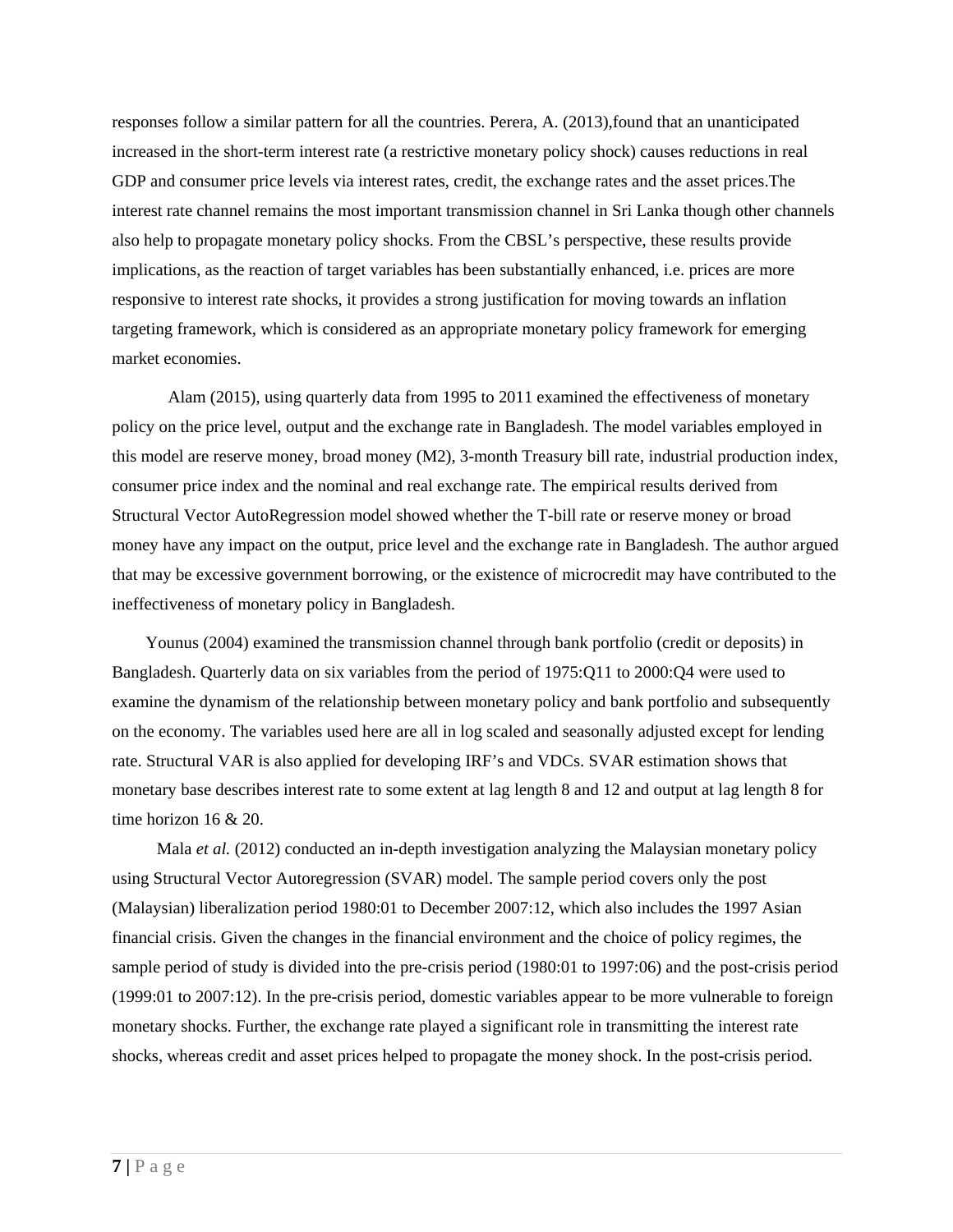However, asset prices play a more dominating role in intensifying the effects of both interest rate and money.

Kapur and Behera (2012) examine the monetary transmission mechanism in India. The study was based on a small model known as New Keynesian Model (NKM) to examine the monetary transmission mechanism in India. Developing three key equations of NKM, the IS curve, Philips curve and monetary reaction function using forward-looking approach this study found that interest rate channel is the most efficient in Indian monetary transmission process. That is, the interest rate channel plays a significant role inaffecting the monetary policy on the economy of India. On the other hand, Bhattacharya et al. (2011) found that the most effective transmission channel in India is the exchange rate channel. Interest rate channel is weak. It has been argued that interest rate channel has no direct impact on inflation rather it is the exchange rate channel through which interest rate affect inflation.

Disyatat and Vongsinsirikul (2003) conducted study to examine monetary transmission mechanism in Thailand using VAR model. The objective was to examine interest rate, credit, exchange rate channel, and other asset price channel so as to find out the monetary transmission channel(s) in Thailand. The model variables used are real output or GDP, CPI and 14-day repurchase rate for interest rate channel using quarterly data from 1993Q1 to 2001Q4 using seasonally adjusted data. It was found that GDP's response to interest rate was negative and quite persistent for the long time horizon, but price puzzle was found for short time horizon as IRFs showed thepositiveresponse of price to **repo rate**?but after quarter six this becomes significant.

Kim (1999) conducted a study to discern whether credit channel works as the key monetary transmission channel in Korea. The model variables used to identify the impact of monetary policy on output through bank lending, or credit channel are monetary base, total reserves maintained, narrow money, bank loans, movements in the short-term interest rate.. The empirical result shows that credit channel is found to play a substantial role in affecting output after a crisis that is it played a role in transmitting the tight monetary policy on real economic output following the crisis.

## **V. Model variables, Methodology and Model Specification**

Monthly data for the sample period of 2004: M7 to 2016:M1 have been used to examine the monetary transmission channels through the interest rate or money channel, banklending or credit channel, and the exchange rate channel.Repurchase Aagreement (repo rate ) and broad money (M2)are used as a proxy for the monetary policy. Use of broad money asa proxy for monetary shocks or money supply is influenced by the work of Friedman and Schwartz (1963) as their findings show that on an average monetary base was stable during the Great Depression 1929-1933, while money supply, as measured by M2, declined continuously. That is even if monetary base remains the same money supply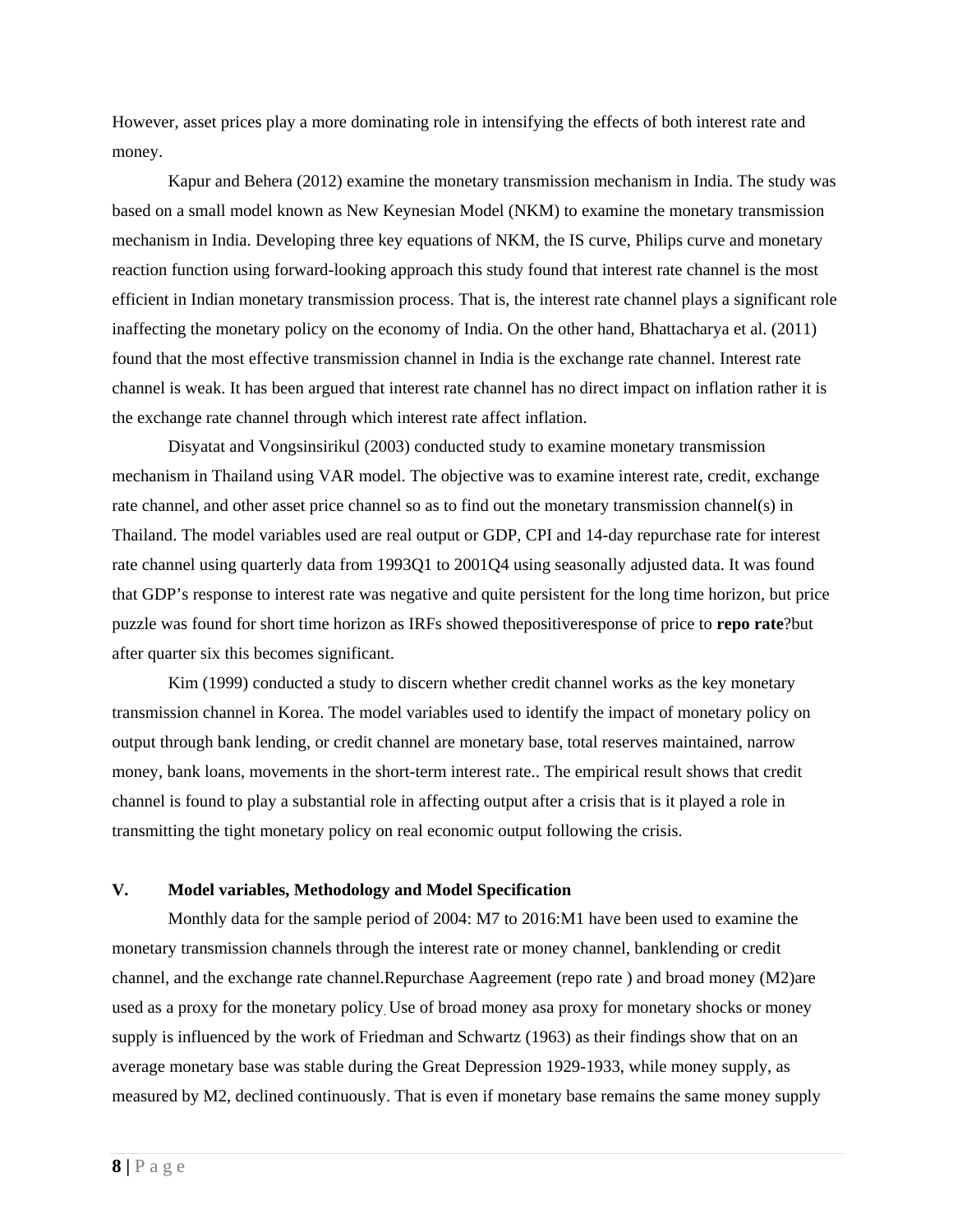could vary significantly due to changes in the money multiplier. Over time, money multiplier could change dramatically causing unstable money supply that should affect economic price level and output.

Therefore, M2 is used to have a greater impact of monetary shocks on the economy and at the same time, M2 is the intermediate target of Bangladesh Bank's monetary policy. The bank lending rate and the deposits rates are used based on the assumption that money supply transmits through banks portfolio (private sector credit and total deposits) on economic activity and the price level.

Consumer Price Index (CPI) has been considered as the proxy for the price level. It also affects purchasing power of consumers, and the nominal cost of capital thus affects both demand for real money balance and real cost of capital subsequently changing consumption and investment, two components of GDP or economic output. Log of CPI is employed as a proxy for the price level during the period of interest. Bangladesh is a a small open economy, therefore, the real exchange rate variable is used as explanatory variables of monetary transmission channel.

The final variable, for all channels that are expected to be affected by monetary shocks, is an economic activity or aggregate output. The proxy for economic output (Y) has been the GDP (Log real value) in this report. GDP measures the value of goods and services produced in the economy during a specified period. Again for a proxy of the economic activity log value of real GDP has been employed. Therefore, the variables of interest for this study are as follows:

Real\_Broad\_Money= The log of domestic real money supply (M2/CPI);

Real Repo=The real repo rate is calculated by using the formula (nominal repo rate-inflation).

Real\_Lending Rate=Weighted average real lending rate of commercial banks loans to individuals and businesses; (Nominal Interest Rate-Inflation).

Real\_Deposit Rate=Weighted average real deposits rate of commercial banks is calculated by using the formula nominal deposits rate-inflation

Real Total Deposit=Log of Real Total Deposits (Total deposits\*100/cpi).

Real\_Private Sector Credit=log of Real Private Sector Credit (Total Private Sector Credit\*100/cpi).

Inflation=Rate of change of log of consumer price index.

Real GDP= log of real output (Nominal GDP/CPI).

RER= log of real exchange rate; Calculated by nominal exchange rate\*(Foreign

CPI/Domestic CPI).

#### **V.1 Data Analysis**

 All the variables in this report have been collected in the form of nominal value. In this report,real values of all variables have been employed. Using CPI all the nominal variables have been transformed into a real variable. Real value= {Nominal Value\*100/ CPI}.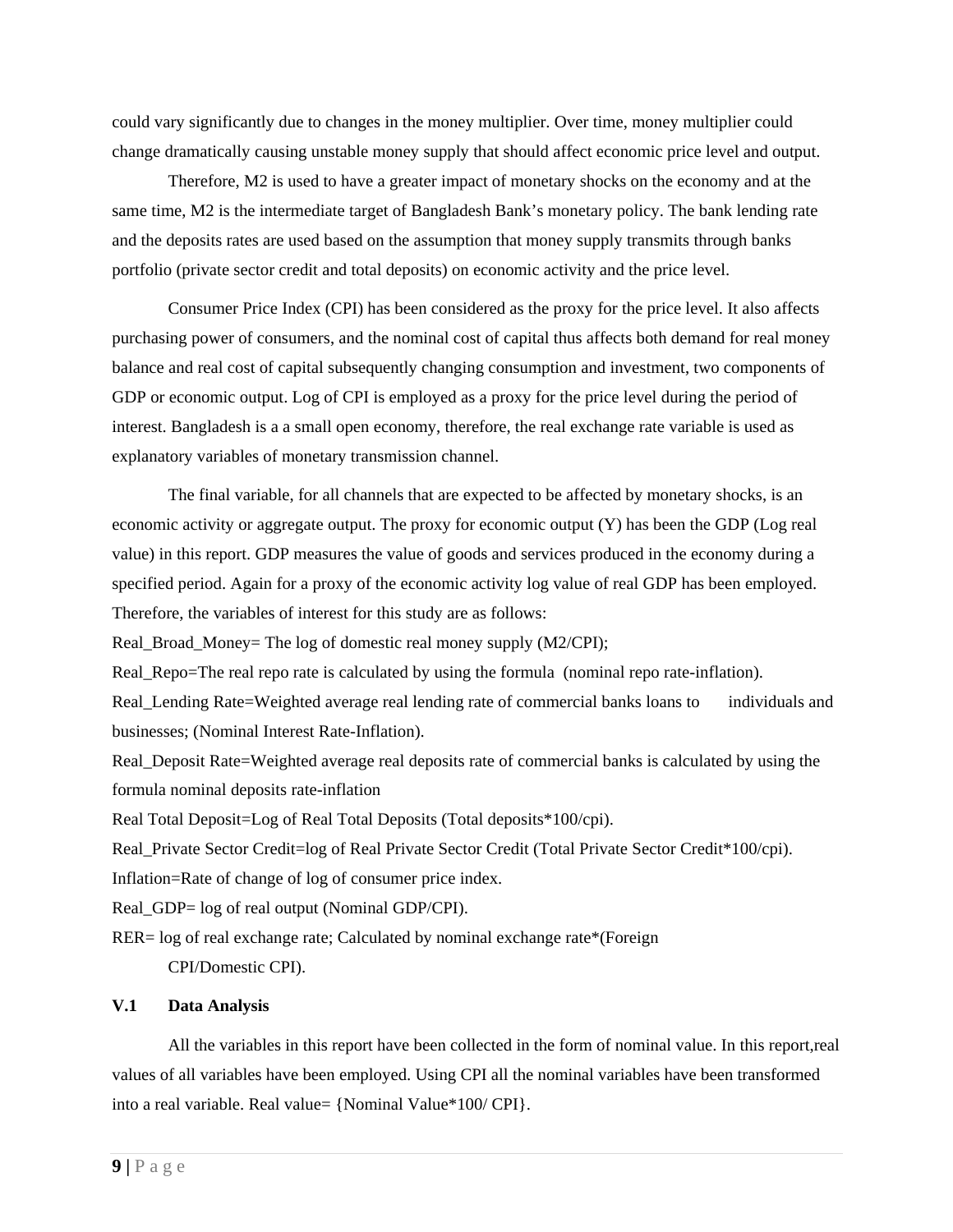**Seasonal adjustment:** As these variables are now in quarterly frequency there remains the chance that theses all-time series do contain seasonality. That is time series may have a pattern that repeats each year. These seasonal patterns need to be adjusted to have smooth time series for all the variables to better fit the linear regression, model. Seasonality might make the regression results biased and so to have better outcomes from regression model seasonal effects are to be removed. In this study using census X11 technique all the time, series variables have been adjusted for seasonal effect. These deseasonalized time series of all the variables have been employed in this study to have better results.

**Use of a Logarithmic form of Time Series Variables***:* In this report the relevant time series variables except interest rate (repo rate, lending and deposit interest rate) have been used taking their natural log.. The rationale for using the logarithm of each time series variable is that logarithmic transformation makes the residuals of a time series variables more homoscedastic, that is the logarithm makes them more



Source: Monetary Policy Department, Bangladesh Bank.

The above Figure 1 show trends of Inflation, Real Repo and actual Repo Rate. The picture show some rate hike during the period of 2004 to 2008 which decreased to below 5 percent in 2009 and the policy rate again increased from 2010.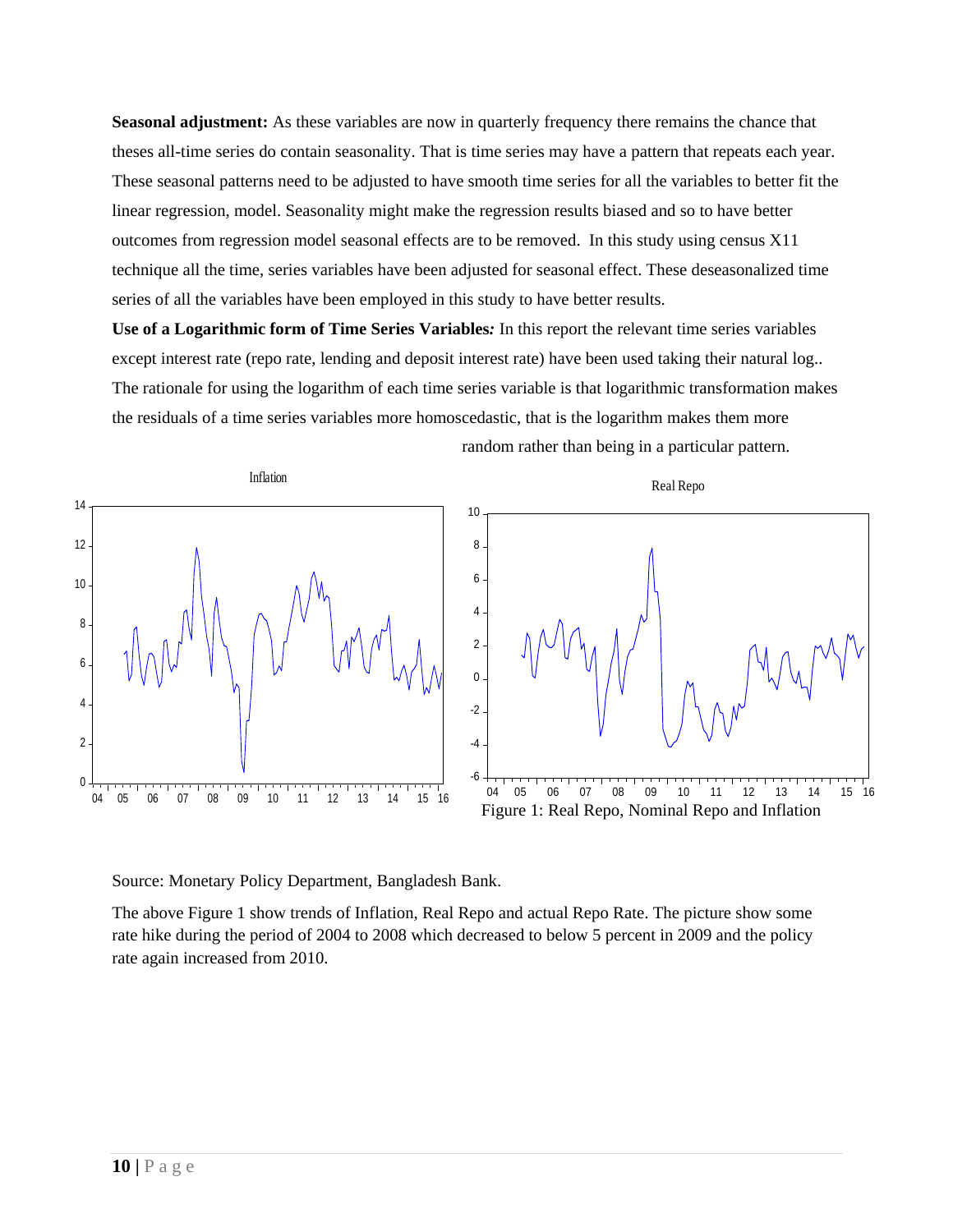#### **V. 2 Econometric Methodology**

If we assume the dynamics of 
$$
Z_t = \begin{bmatrix} m_t \\ lr_t \\ psc_t \\ p_t \\ y_t \end{bmatrix}
$$
 is a P<sup>th</sup> order Gaussian vector auto-regression

process, we could write

Zt = c + 1Zt-1 + 2Zt-2 + ……………………pZt-p + t; t ~ iid, N(0,).

Here,  $\Phi_i$  is a 5x5 coefficients matrix; m, lr, psc, p and y are money supply, lending rate, private setcor credit, price level and output respectively. A vector autoregressive (VAR) model is an appropriate econometric technique when we are interested in dynamic relationships among variables in the presence of possible feedback among the variables and ambiguity about the exogeneity of the right hand side variables (Sims, 1980 and Enders, 1995). Vector autoregression has become quite popular as noted by Keating (1992, page 37) because of the inability of macroeconomists to agree on the correct structural model of the economy.As noted by Fackler and McMillin (1989), among others, "A VAR technique is well suited to an examination of the channels through which a variable operates since few restrictions are imposed on the way the variables interact." (Fackler and McMillin, 1989, page 995).

 This study uses a VAR model to derived Impulse Response Functions ( IRFs) and Variance Decompositions(VDCs). The IRFs show the dynamic response of each variable in the system to shocks from each variable in the system. A VAR model is a reduced form model. Therefore, there are several drawbacks in using a VAR model. As noted by Cooley and LeRoy (1985), an estimated shock in VAR is not a structural shock, but linear combinations of structural disturbances. In that case IRFs and VDCs derived by using Cholesky ordering are difficult to interpret because these IRFs and VDCs represent a complicated function of all the structural disturbances. Besides, Cholesky ordering in a VAR imposes a recursive contemporaneous structure on the variables but most of the theories do not imply recursive structure on system.

 IRFs calculated using VAR approach helps to discern the dynamic response of a variable in the linear equation to the lagged innovations of all system variables in the model (Enders, 1995). IRFs graphically show the response or movement of a variable to shocks in the all other variables in a particular channel to understand the dynamic relationship between the variables in a channel. Variance Decompositions show the magnitude of the co efficients.Hafer and Sheehan(1991) argued that VAR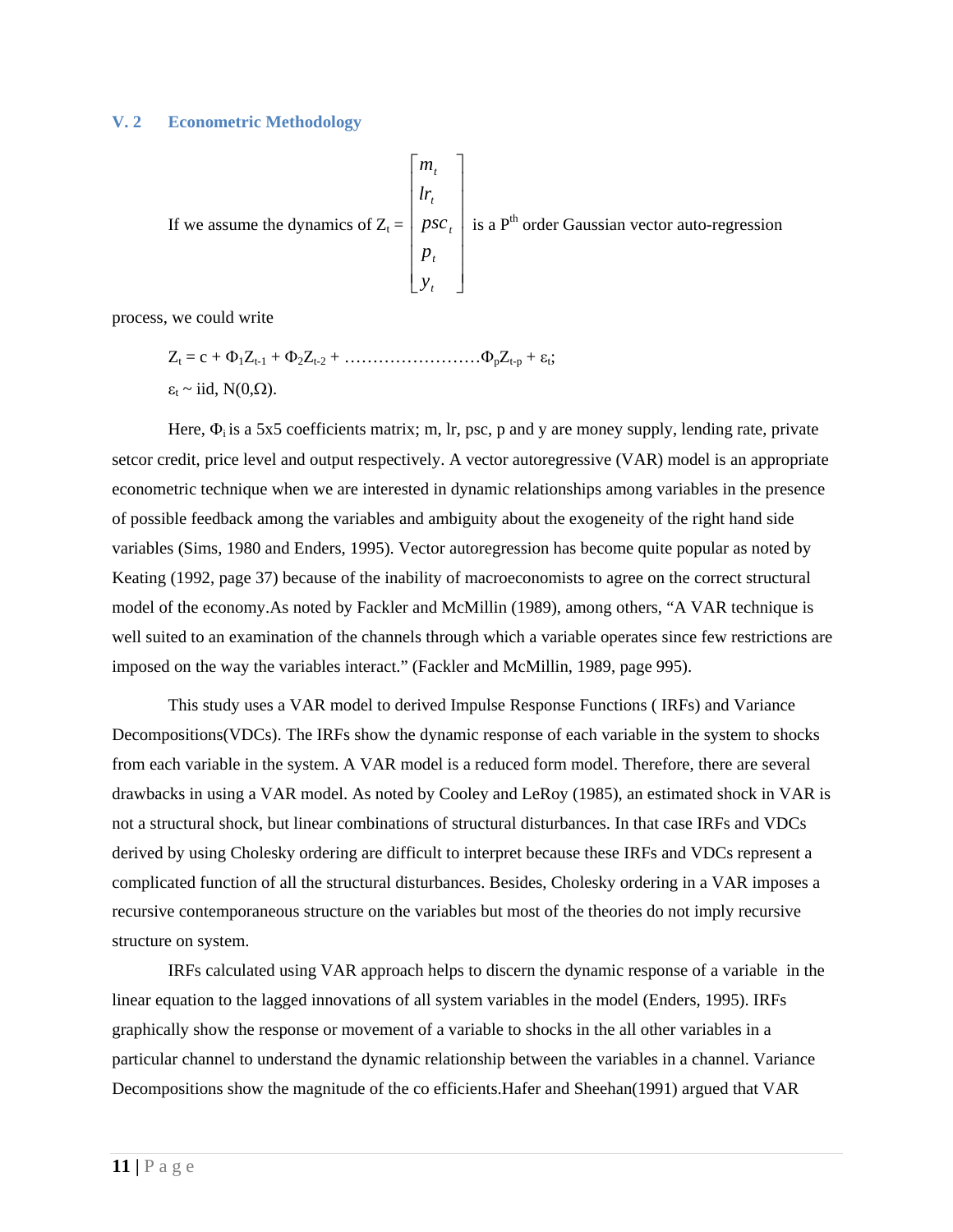results could be very sensitive to the choice of lag length. Therefore, Akaike's Information Criterion (AIC), is used to select the lag length for the VAR model. Lag orders of one through eight are used. The Maximum lag length of eight is used to preserve degrees of freedom.

A lag order of 4 produces the minimum AIC. Q-statistics are used to see if VAR residuals of each equation are white noise at this minimum AIC, and it turns out that Q-statistics show white noise residuals for each equation at lag order four. Therefore, a lag of four is used to estimate a five-variable VAR, model.

 To estimate IRFs and VDCs, orthogonalization of the VAR residuals is required. Cholesky decomposition is used to orthogonalize the residuals. Cholesky ordering requires the variables to order in a particular way where variables placed higher in the ordering have contemporaneous impacts on the variables lower in the ordering, but the variables lower in the ordering do not have a contemporaneous effect on the variable higher in the ordering.Therefore, Sims correctly stated, "in the Cholesky ordering, …due to the cross-equation residual correlation when a variable higher in the ordering changes all the variables lower in the ordering are assumed to change."Therefore, it is important to decide proper ordering of the variables.Because this study is mainly interested in examining the impact of monetary policy on the macroeconomic variables, M2/policy rate is placed first followed by the lending rate/deposits rate,banks private sector credit/total deposits, the price level/output depending on the transmission channel we are examining.Switching the ordering between the price level and the exchange rate are also attempted. However, policy conclusions remain the same for both the orderings.

Placing the monetary policy variable first in the ordering allows the policy variable to affect other model variables contemporaneously. However,policy variables respond to the lag effect of other variables, because it is reasonable to assume that information of other variables is not readily available to the decision makers. The first variable implies that innovation to domestic money supply is contemporaneously exogenous. It has a contemporaneous effect on the rest of the model variables, but none of the model variables has a contemporaneous impact on the first variable). Placing the banks' deposits after domestic money supply implies that innovation to domestic money has a contemporaneous effect on the deposits, but banks deposits rate does not have any contemporaneous impact on the domestic money. The third variable is the private sector credit variable, followed by the price level and income. The third variable implies that domestic money supply and the deposits have contemporaneous impacts on the private sector credit; however, private sector credit does not have any contemporaneous effects on the domestic money or the deposits and so on.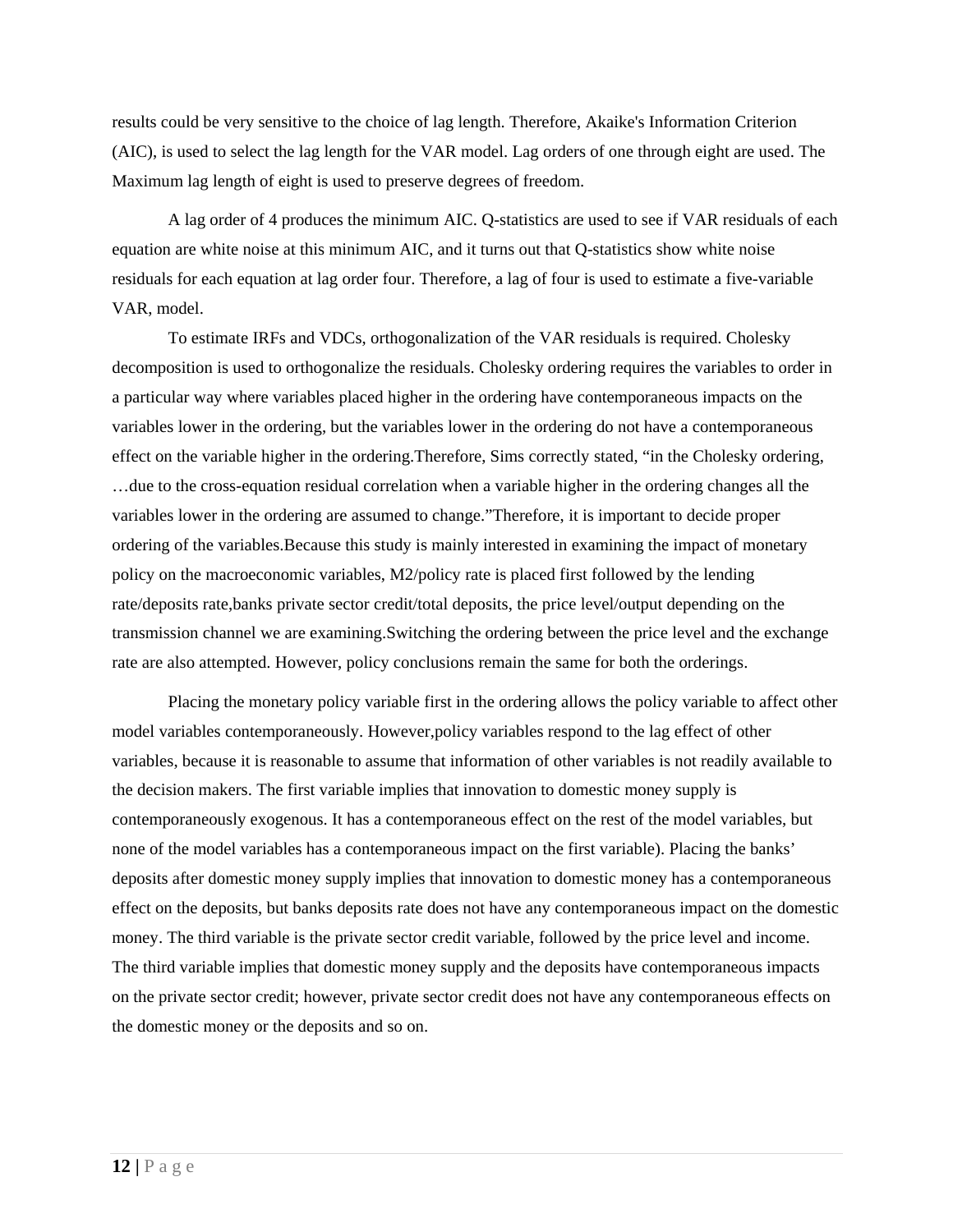#### **VI. Empirical Results:**

## **Efficacy of Monetary Transmission Mechanism: Money Supply (M2) and the Policy Rate.**

#### **VI.A. Impulse Response Functions (IRFs): Credit Channel**

The Impulse Response Functions (IRFs) show the response of each variable in the system due to a shock from each variable in the system. A two-standard-deviation confidence interval is reported for each IRF. A confidence interval containing zero indicates a lack of significance. The confidence interval for each IRF is computed from one thousand Monte-Carlo simulations. The IRFs showing the response of the deposits, credit, interest rate, price level, and output due to innovations (shocks) to domestic monetary policy are shown in Figure-2.

## Figure 2: Impulse Response Functions of the Lending Rate, Private Sector Credit, and GDP to Money Supply Shock

Response to Cholesky One S.D. Innovations ± 2 S.E.

Response of Real Lending Rate to Real Broad Money









**S**ource: Various issues of Economic Trends, a Bangladesh Bank Publication, 2003-2016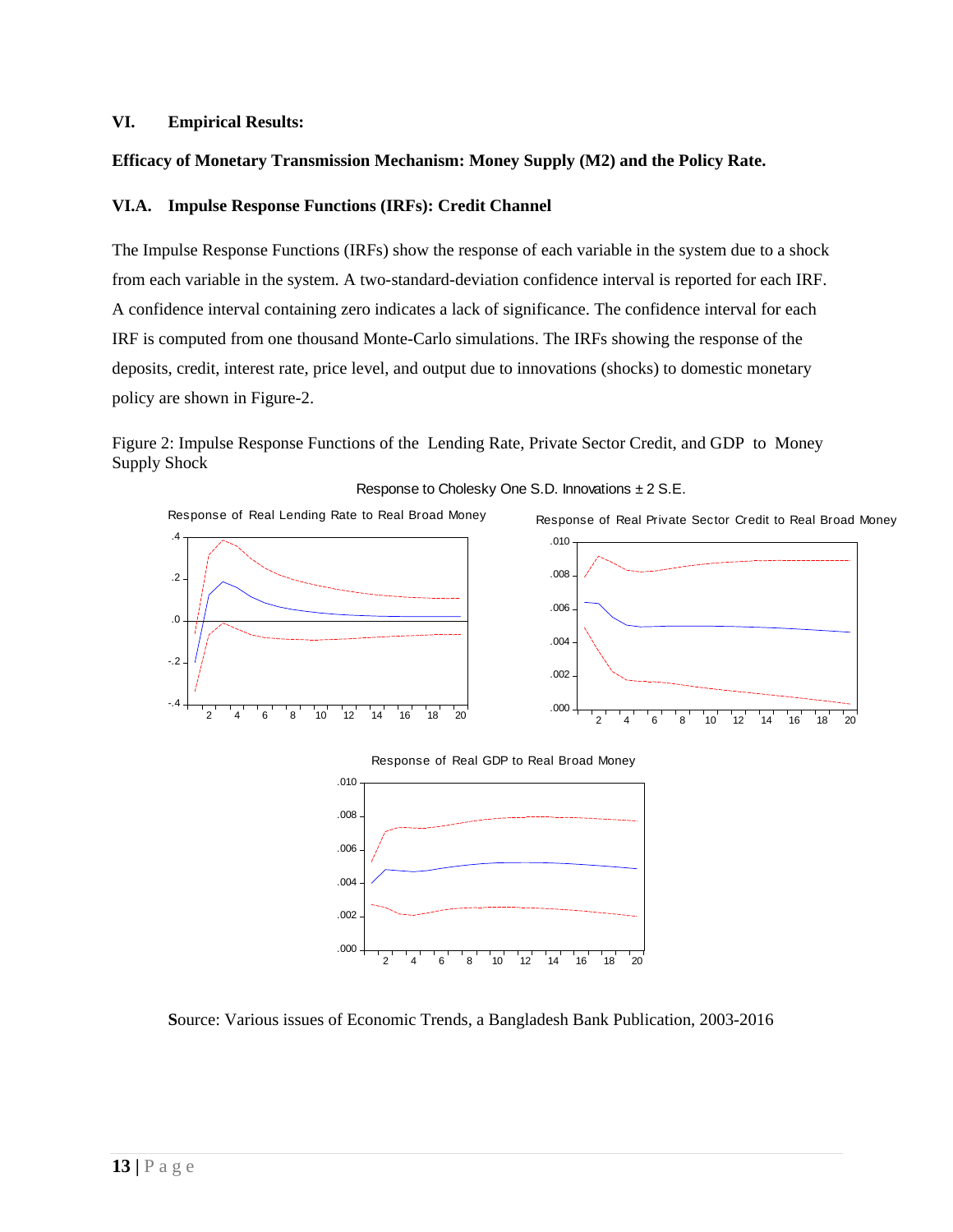#### **VI.1.A1.Response of GDP to Money Supply Shock**

The response of real lending rate to real money balance is significant and negative as expected at period 1 and then became insignificant thereafter, while the response of the real private sector credit to real money supply shock is significant and positive at period 1 and remain significant until period 22nd and then became insignificant thereafter. The response of GDP due to shock to money supply is also appear significant and positive at period 1 and remain significant for the whole period. This implies that monetary transmission channel through credit channel is effective in altering output.

## **VI.1.A2.Response of Inflation to Money Supply Shock**

Figure 3: Impulse Response Functions (IRFs) of the Lending Rate, Private Sector Credit, and Inflation to Money Supply Shock



Response to Cholesky One S.D. Innovations ± 2 S.E.

*S*ource: Various issues of Economic Trends, a Bangladesh Bank Publication, 2003-2016.

 The response of real lending rate to real money balance is significant and positive at period 2 showing liquidity puzzle(interest rates do not decrease rather increase)while the response of the real private sector credit to real money supply shock is significant and positive at period 1 and remain significant until period 4 and then became insignificant thereafter. The response of inflation to money supply shock is significant and negative at period 2 showing also price puzzle (price level decrease instead of increase is called price puzzle in the literature in the model).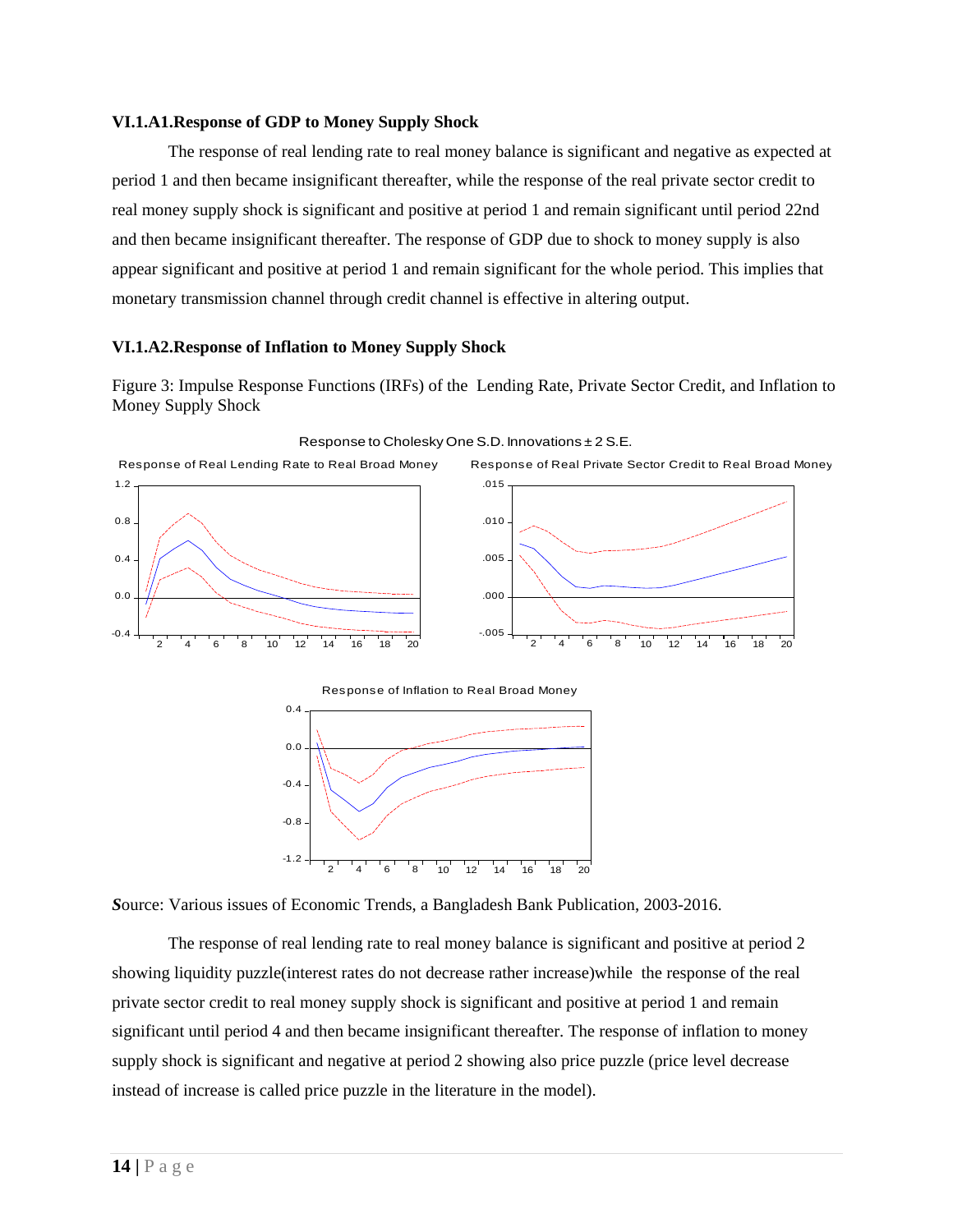Figure 4: Impulse Response Functions (IRFs) of Lending Rate, Private Sector Credit, Inflation to Policy Rate (Repo) Shock



Response to Cholesky One S.D. Innovations  $\pm 2$  S.E.

Source: Various issues of Economic Trends, Bangladesh Bank Publication, 2003-2016.

## **VI.1.A3.Response of Inflation to Policy Rate (Repo) Shock5**

The response of real lending rate to real policy rate shock is significant and positive as expected at period 1 and remains significant until the 7th period and then becomes insignificant thereafter, while the response of the real private sector credit to real money supply shock is significant and negative as expected at period 1 and remains significant thereafter. The response of inflation due to shock to policy rate is significant and negative at period 1 and remain significant until the 8th period and then becomes insignificant thereafter implying rate monetary transmission channel through policy rate is significant in influencing inflation.

 $\overline{a}$ 

 $<sup>5</sup>$  The reverse repo rate has the similar impact on inflation.</sup>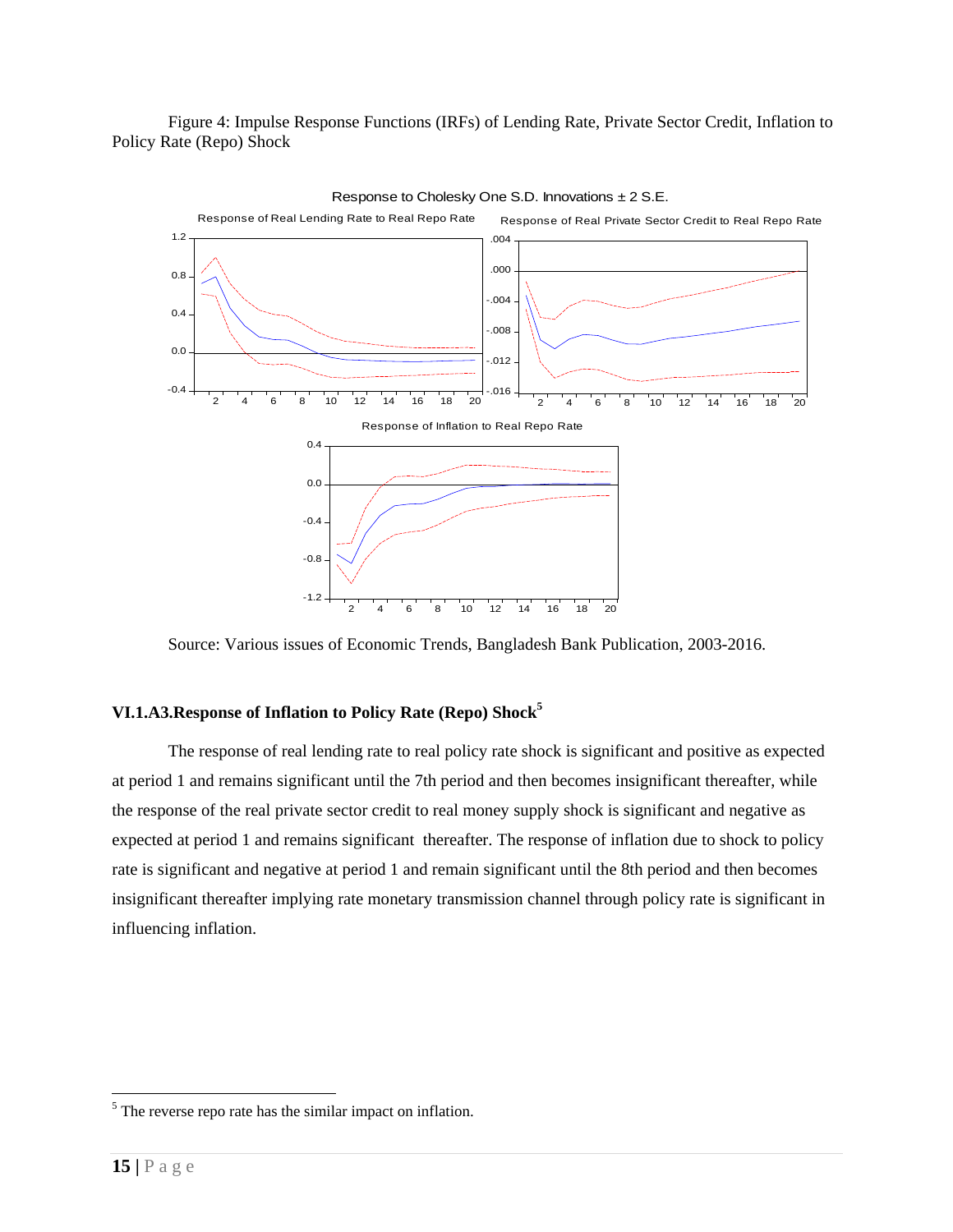Figure 5: Impulse Response Functions (IRFs) of lending Rate, Private Sector Credit and GDP to Policy Rate (Repo) Shock



Response to Cholesky One S.D. Innovations ± 2 S.E.



Source: Various issues of Economic Trends, a Bangladesh Bank Publication.

#### **VI.1.A4.Response of GDP to Policy Rate (Repo) Shock**

The response of real lending rate to real policy rate shock is significant and positive as expected at period 1 and remains significant until 7th period and then became insignificant thereafter, while the response of the real private sector credit to real money supply shock is significant and negative at period 1 and remains significant thereafter. The response of GDP due to shock to policy rate is also significant and negative at period 1 and remains significant thereafter.

#### **VI.1.B1.Response of GDP to Money Supply Shock**

 The response of real deposits to real money balance is significant and positive as expected at period 1 and remains significant at 3rd period and then became insignificant thereafter, while the response of the real private sector credit to real money supply shock is significant and positive at period 1 and remain significant until 3rd period. The response of GDP due to shock to money supply is also appear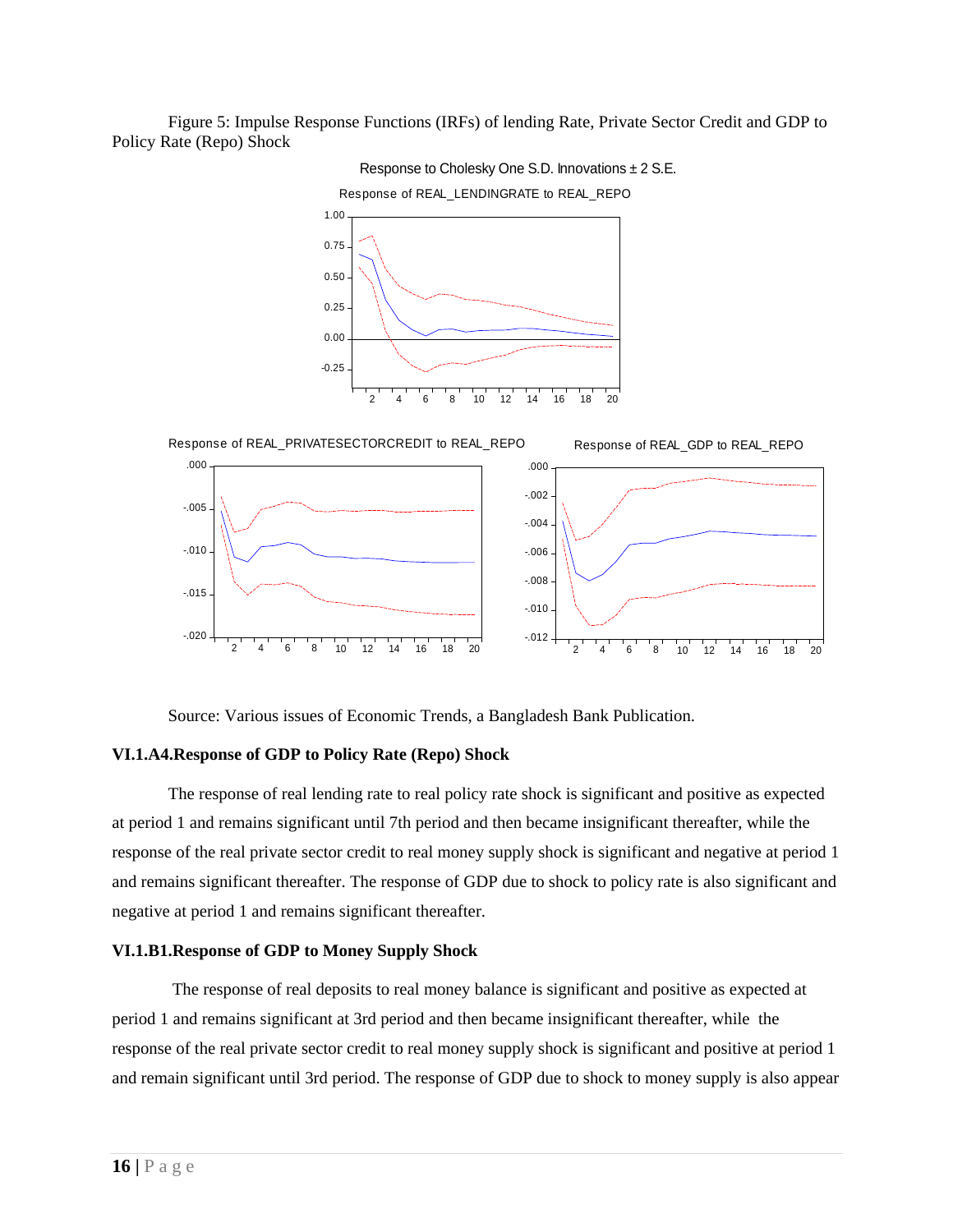significant and positive at period 1 and remain significant for the whole period implying that monetary transmission mechanism in influencing GDP is effective as well through money channel.

## **VI.1.B. Money Channel**

 Figure 6: Impulse Response Functions (IRFs) of Total Deposits, Total Private Sector Credit and GDP to real Money Supply Shock



2 4 6 8 10 12 14 16

Response to Cholesky One S.D. Innovations ± 2 S.E.

Source: Various issues of Economic Trends, a Bangladesh Bank Publication, 2003-2016

## **VI.1.C.Exchange Rate Channel**

.000

The response of real exchange rate to real money balance is significant and negative as expected at period 1 and remain significant until period 3 and then became insignificant thereafter, while the response of real export to real money supply shock is significant and positive at period 1 and remain significant until the 2nd period. The response of real GDP due to shock to real money supply is significant and positive at period 1 and remains significant until the 4th period implying that monetary transmission channel is effective in influencing real GDP through exchange rate channel. The responses of inflation is continuously showing the price puzzle due to money supply shock.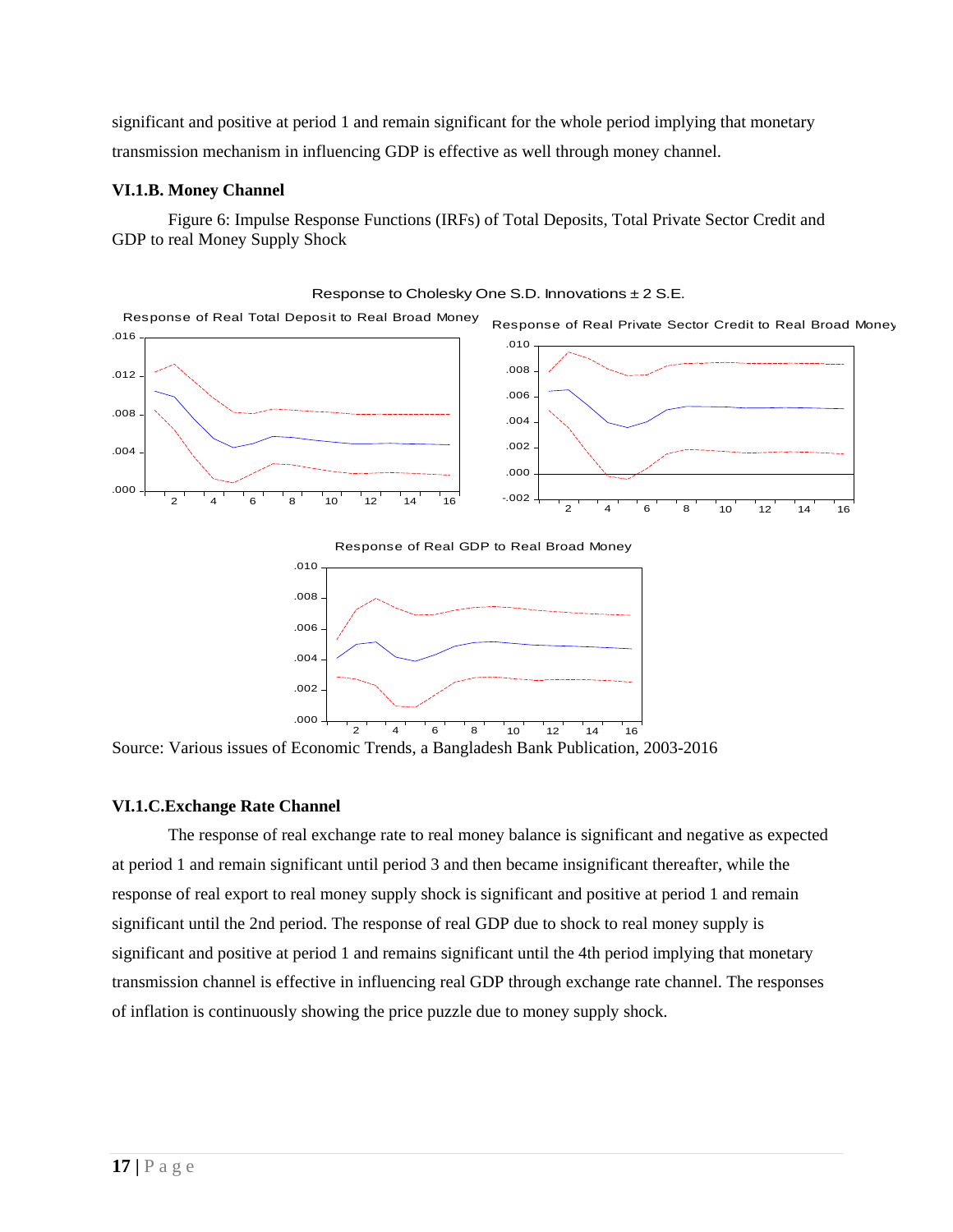#### **VI.1.C.1.Response of Inflation Real Exchange Rate Shock**

If there is any positive shock in the real exchange it constitutes the responses of real export and real import are insignificant initially which became significant at period 5 and remain significant and positive thereafter, while the response of inflation to real exchange rate is insignificant initially which becomes significant and positive at period 2 and remains significant until period 7th and then becomes insignificant thereafter implying that exchange rate depreciation will increase inflation through increase in real exports and real imports. Similar responses in seen in the reponses of real GDP to real exchange rate shock.

#### **VI.1.C.2.Response of GDP to Policy Rate Shock**

 The response of real exchange rate to real policy rate is significant and negative as expected at period 2 and remain significant until period 6 and then became insignificant thereafter, while the response of real export to real policy rate shock is also significant and negative at period 2 and remain significant until the 9th period. The response of real imports to real policy rate shock is significant and negative at period 1 and remain significant until period 2 and then became insignificant thereafter. The response of real GDP due to shock to real policy rate shock is significant and negative at period 1 and remains significant until the 8th period and then becomes insignificant thereafter.



Figure 7: Impulse Response Functions (IRFs) of Real Exchange Rate, Export, Import and Inflation to Policy Rate Shock

Source: Various issues of Economic Trends, a Bangladesh Bank Publication, 2003-2016.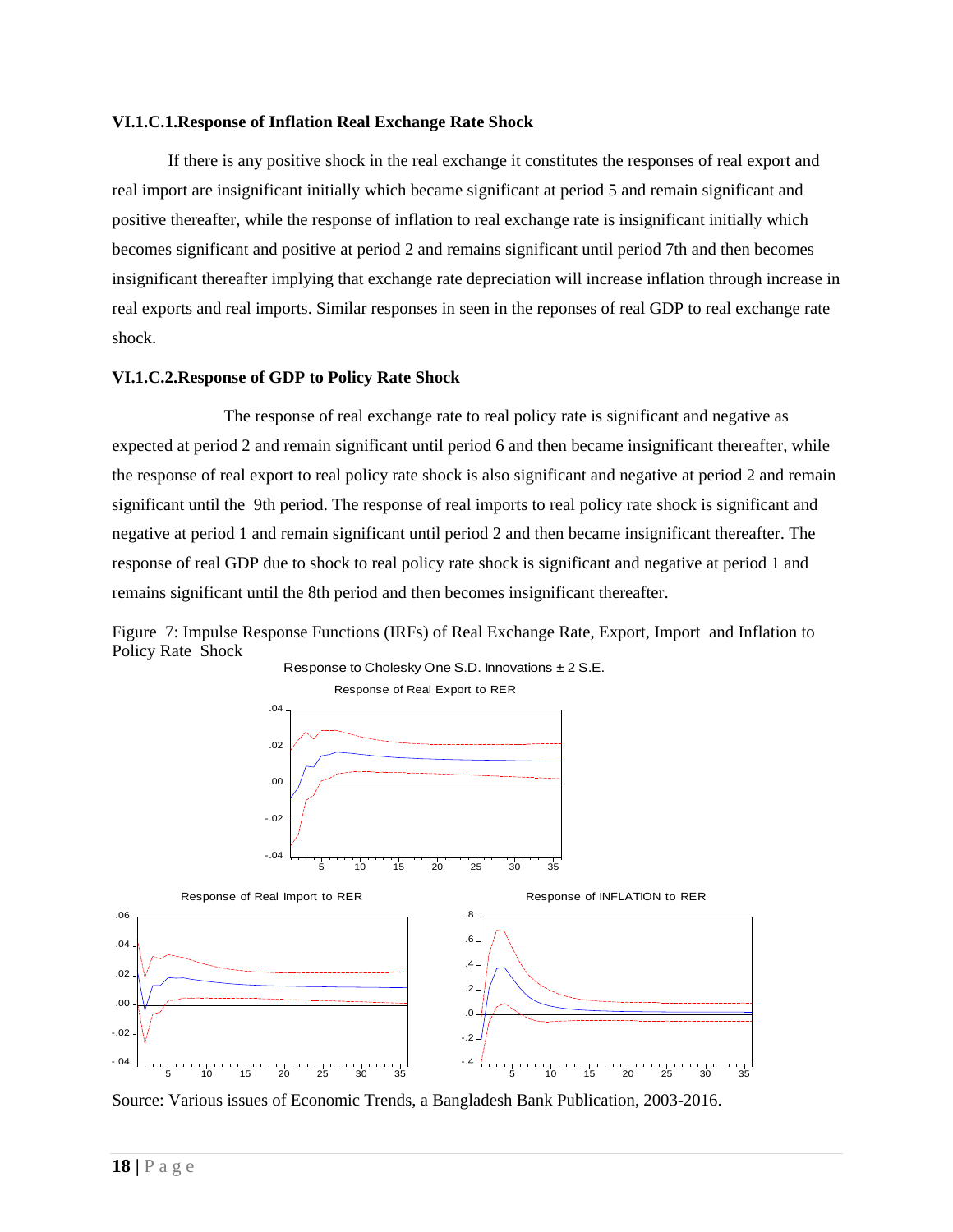Figure 8: Impulse Response Functions (IRFs) of Real Exchange Rate, Export, Import and GDP to Policy Rate Shock



**VI.1.C.3.Response of Inflation to Policy Rate Shock** 

The response of real exchange rate and real imports to real policy rate shock is significant and negative at period 2 and remains significant until period 9 and then becomes insignificant thereafter, while the response of real exports is insignificant to real policy rate shock. The response of inflation to real policy rate shock is significant and negative at period 1 and remains significant until period 5 and then becomes insignificant thereafter.

## **VI.D. Variance Decompositions (VDCs): Credit Channel**

 In order to know the magnitudes of a shock, VDCs of time horizon of 2, 4, 6,8,10 and 12 are computed.<sup>1</sup> Similar results have been found from the variance decompositions of inflation and output. The estimates of the forecast error variance are considered significant if the point estimate is at least two times as large as the standard error. Ten thousands bootstrap simulations are used to construct the standard errors for VDCs. Because, this study is most concerned with the forecast error variance in LR,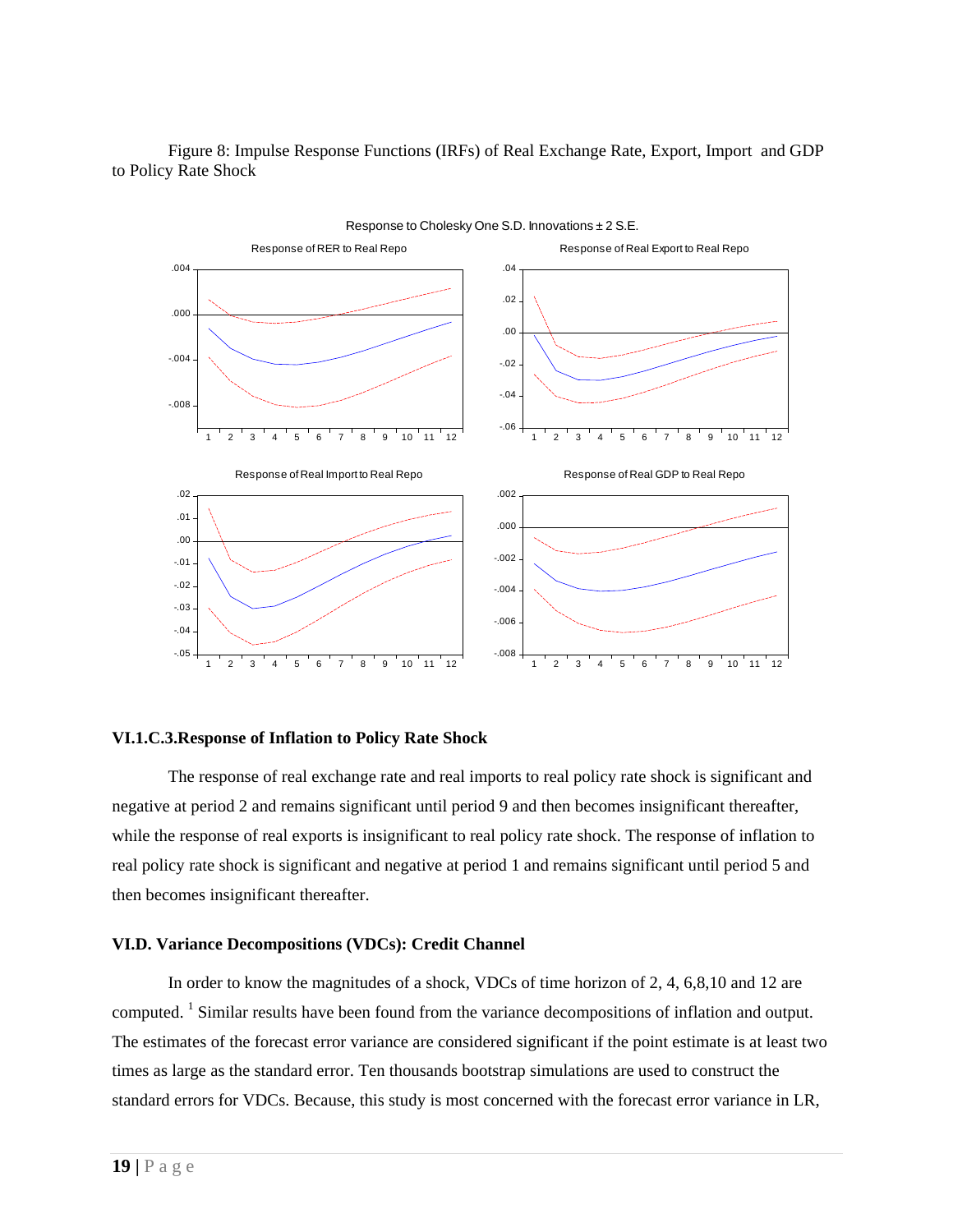deposits, credit, and inflation and output explained by monetary policy shock, VDCs of only interest rates, deposits, credit, price level and output are reported in the appendix.

## **VI.D.1.An Innovation to Money Supply: Variance Decompositions of Output**

Table 1 in the appendix shows the variance decompositions of real GDP due to shock to real money supply, real lending rate and real private sector credit. The point estimates and standard errors of real money supply, real lending rate, real private sector credit and real output due to a shock to money supply are reported in Table 1. From Table 1, it is evident that real money supply explains 21% of the forecast error variance in the real GDP, while real lending rate explains 25.26% variations in real GDP at period two which increased to 33.34%, and 34.01% respectively at period 12. On the other hand, forecast error variance explained by real GDP itself was 41.18 percent at period 2 which decreased to 27.20% at period 12. This implies that variance decompositions of GDP show that money supply, real lending rate have significant impact on GDP.

#### **VI.D.2.Variance Decompositions of Inflation**

Variance decompositions of inflation due to shock to real money supply, real lending rate, real private sector credit is reported in Table 2, which shows that real money supply explains 27.97% of the variations in the forecast error in inflation at period two which increased o 62.86 at period 12%, while real lending rate explain 62.32% variations in inflation at period 2 which decreased to 28.00% at period 12. This implies that money supply and the lending rate have significant impact on inflation.

## **VI.D.3.An Innovation to Policy Rate: Variance Decompositions of Output**

 Table 3, shows the variance decompositions of real GDP due to shock to real repo rate, real lending rate and real private sector credit and real GDP. The point estimates and standard errors of real repo rate, real lending rate, real private sector credit and real output due to a shock to real policy rate are reported in Table 3. from Table 3, it is evident that real policy rate explains 41.90% variations in the real GDP at period 2, which decreased to 30.17% at period 12. While real GDP explains 42.94% variations in the forecast error at period 2, which increased to 44.13% at period 12.

#### **VI.D.4.Variance Decompositions of Inflation**

Variance decomposition of inflation due to shock to real policy rate, real lending rate, real private sector credit is reported in Table 4, which shows that real repo rate explains 74.80% of the variations in the forecast error in inflation while real lending rate explain 8.76% variations and real private sector credit explains 13.53% variations in inflation at period two. However, at period 12 real repo explains 61.34% and real private sector credit explains 31.43% variations in inflation.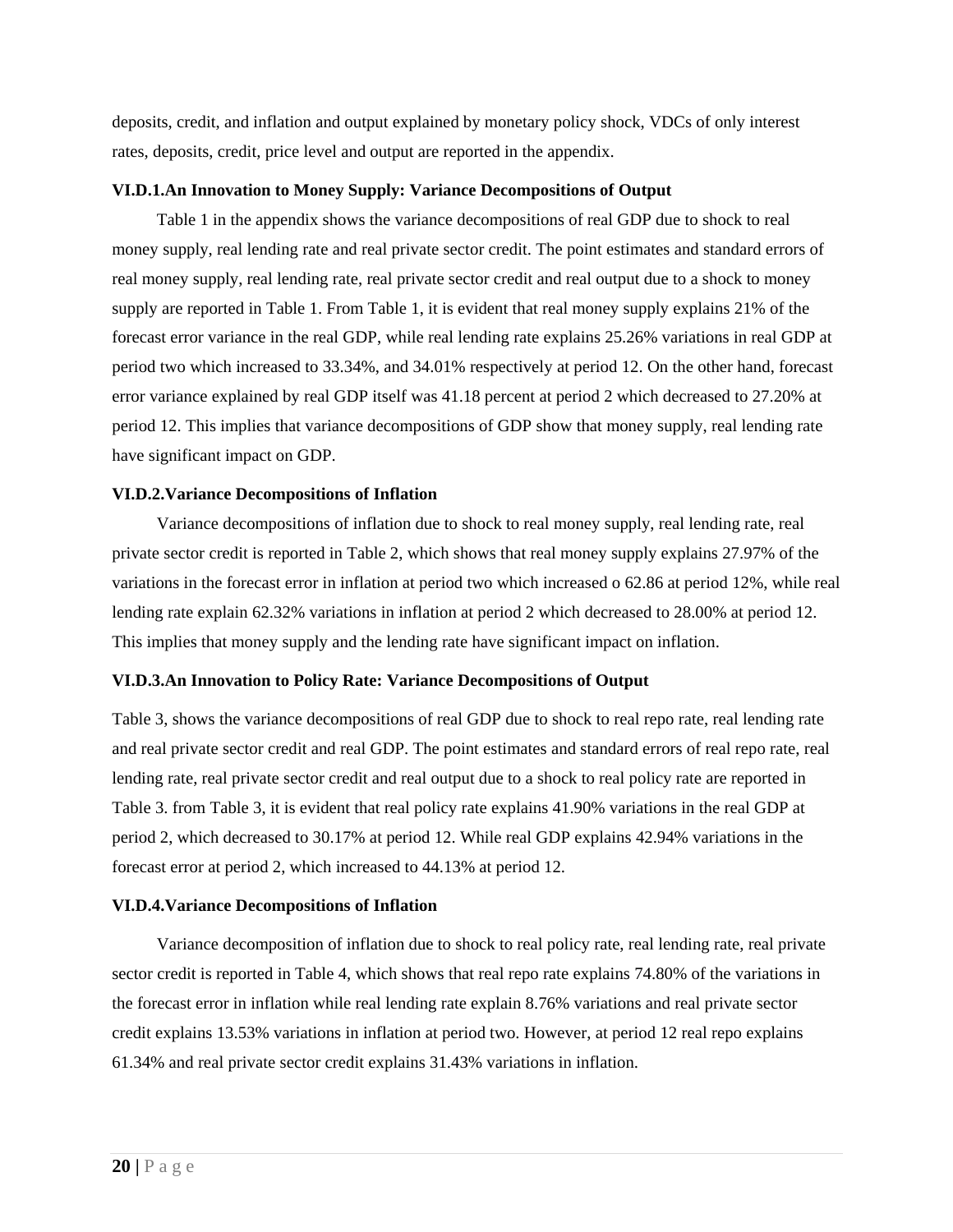#### **VI.D.5.Money Channel: Variance Decompositions of Output**

Table 5, shows the variance decompositions of real GDP due to shock to real repo rate, real lending rate and real private sector credit and real GDP. The point estimates and standard errors of real money supply, real lending rate, real private sector credit and real output due to a shock to real policy rate are reported in Table 5. From Table 5, it is evident that real policy rate and real GDP itself explain 41.90% and 42.94% forecast error variance in the real GDP at 2nd period, which increased o 30.17%, and 44.13% respectively at period 12.

#### **VI.D.6.Exchange Rate Channel**

Variance decompositions derived from VAR show that the monetary policy (both money supply and repo rate) transmits to the economy through exports. However, the impact of monetary policy on inflation transmits through the real exchange rate channel.

#### **VII. Conclusion**

 This study focuses on examining the transmission of monetary policy shocks onto the economy and the price level through different channels.In this backdrop, a five variable unrestricted Vector Auto Regression (VAR) technique is used to examine the effectiveness of monetary transmission channels in Bangladesh. In this study*,* several monetary transmission channelssuch as interest rate or money channel, bank lending or credit channel, and the exchange rate channel have been analyzed. The Impulse Response Functions and Variance Decompositions derived from VAR show that money supply and the policy rate both have significant impacts onoutput and the inflationin Bangladesh implying that monetary policy transmission channel is effective in influencing macroeconomic variables in Bangladesh.

 In addition, the empirical results show that bank lending, money and the exchange rate channels work efficiently to affect output and the price level.Bank deposits and credit channel work better as an intermediate channels to transmit monetary policy on output and the price level. An increase in repo rate tends to control inflation but also hurt GDP. Therefore, policy implications of this study would be to contain higher inflation any drastic measures taken by the monetary authority may hurt GDP growth.So, we need to be cautious while making changesin the policy rates as monetary policy tools to contain inflation.

*------------------*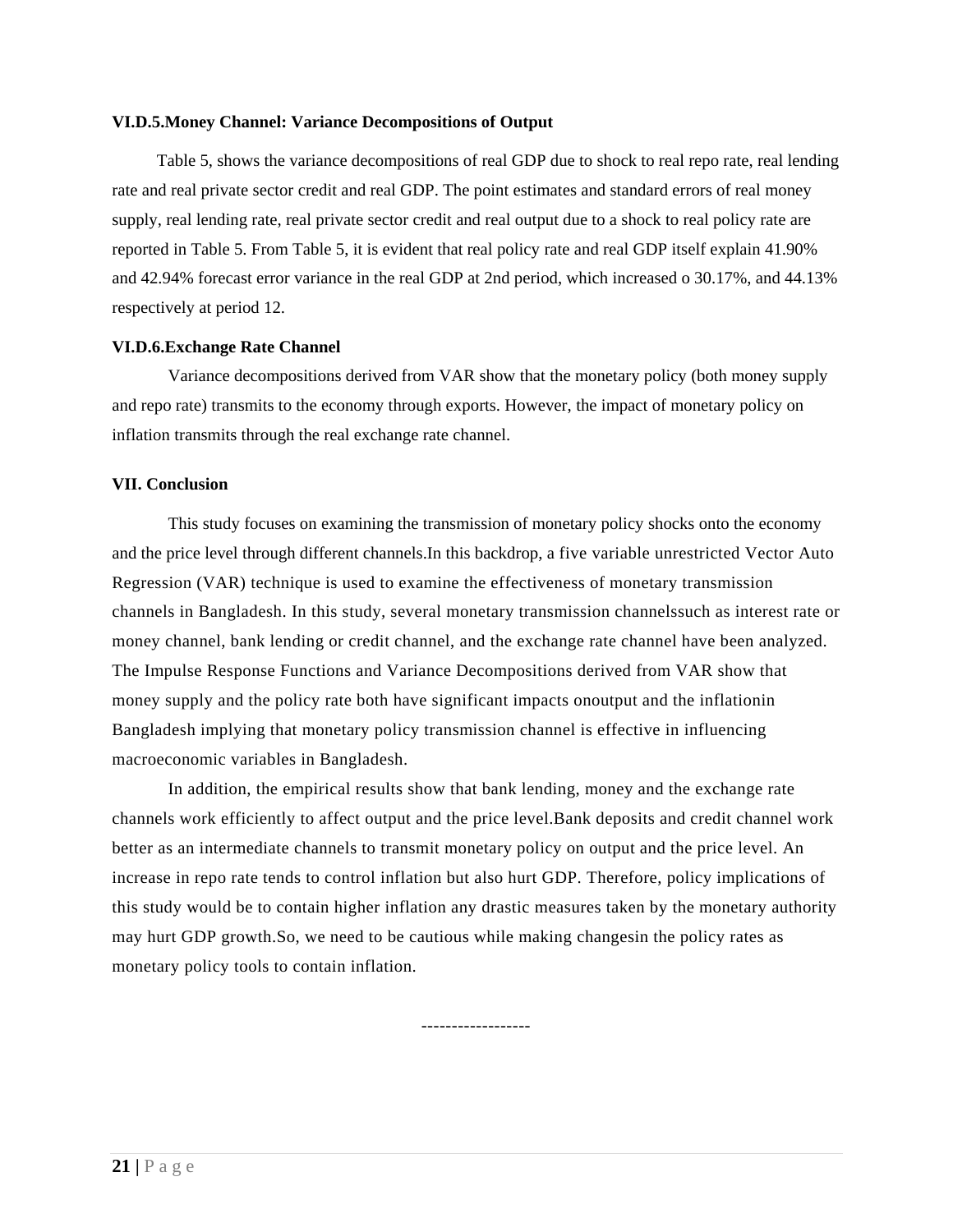#### **Reference**

Ahmed, S.,and Md. E. Islam (2006). "The Monetary Transmission Mechanism in Bangladesh: Bank Lending and Exchange Rate Channels," *Working Paper Series, WP 0702, Policy Analysis Unit (PAU), Research Department, Bangladesh Bank.* 

Alam, M. Rafayet (2015), "Effectiveness of Monetary Policy in Bangladesh", *The Journal of Developing Areas"*Vol: 49, n.2, spring.

Benhabib, J. and Farmer, R. E. A. (2000). "The Monetary Transmission Mechanism," Review of Economic Dynamics, Vol. 3(3), pp. 523-50.

Bernanke, B.S. and M. Gertler (1995). "Inside the Black Box: The Credit Channel of Monetary Policy Transmission," *Journal of Economic Perspectives*, Vol. 9, pp. 27-48.

Bhattacharya, Rudrani, IlaPatnaik and Ajay Shah (2011), "Monetary Policy Transmission in an Emerging Market Setting", Working Paper WP/11/5, International Monetary Fund.

Braun, P. A. and Mittnik, S. (1993). "Misspecifications in Vector Autoregressions and Their Effects on Impulse Responses and Variance Decompositions," Journal of Econometrics, Vol. 59, pp. 319-41.

Disyatat, P. and Vongsinsirikul, P. (2003). "Monetary policy and the transmission mechanism in Thailand," Journal of Asian Economics, Vol. 14, pp. 389–418.

Friedman, Milton (1963), Inflation: Causes and Consequences (Bombay: Asia Publishing House), reprinted in Friedman, Dollars and Deficits (Englewood Cliffs, N.J.: Prentice Hall, 1968), p. 39.

Hafer, R. W. and Sheehan, R. G. (1989). "The Sensitivity of VAR Forecasts to Alternative Lag Structures," International Journal of Forecasting, Vol. 5, pp. 399-408.

Friedman, M. and Schwartz, A. J. (1963). "A Monetary History of the United States, 1867-1960," Princeton, NJ: Princeton University Press, PP. 333.

Kim, H. E. (1999). "Was Credit Channel a Key Monetary Transmission Mechanism Following the Recent Financial Crisis in the Republic of Korea?," Policy Research Working Paper 3003, World Bank.

Kapur, M. and Behera, H. (2012). "Monetary Transmission Mechanism in India: A Quarterly Model," RBI Working Paper Series, WPS (DPER): 09/2012, Department Of Economic and Policy Research Reserve Bank Of India.

Loayza, N. and K. Schmidt-Hebbel (2002). "Monetary Policy Functions and Transmission Mechanisms: An Overview", in Loayza N. and K. Schmidt-Hebbel, eds., Monetary Policy: Rules and Transmission Mechanisms, Central Bank of ChileMishkin, Frederic S. (1995), "Symposium on the Monetary Transmission Mechanism," Journal of Economic Perspectives, pp. 3-10.

Mala Raghavan, Paramsothy Silvapulle& George Athanasopoulos (2012): Structural VAR models forMalaysian monetary policy analysis during the pre- and post-1997 Asian Crisis Periods, Applied Economics, 44:29, 3841-3856 McCallum, B. (1994). "A Reconsideration of the Uncovered Interest Rate Parity Relationship," Journal of Monetary Economics, Vol. 33:1, pp. 105-32.

McCandless, G. and Warren, W. (1995). "Some monetary facts," Federal Reserve Bank of Minneapolis Quarterly Review, Vol. 19, No. 3, pp. 2-11.

Mishkin, Frederic S. (1996), "The Channels of Monetary Transmission: Lessons for Monetary Policy," National Bureau of Economic Research (NBER) Working Paper No. 5464.

Modigliani, F. (1971). "Monetary Policy and Consumption." In Consumer Spending and Monetary Policy: The Linkages. Boston: Federal Reserve Bank of Boston, pp. 9-84

Montiel, P. J. (1991). "The Transmission Mechanism for Monetary Policy in Developing Countries," Staff Papers - International Monetary Fund, Vol. 38, No. 1, pp. 83-108.

Patinkin, D. (1965). "Money, Interest, and Prices," 2nd.ed. New York: Harper and Row.

Perera, A. (2013), *Monetary* Transmission Mechanism in Sri Lanka: A Comprehensive Assessment with New Evidence, Staff STUDIES, Volume 43, Nos. 1 & 2-2013

Perera, R. and Jayawickrema, V. (2014), Monetary Policy Rules in Practice: Evidence for Sri Lanka, Research paper, Economic Research Department, Central Bank of Sri Lanka.

Rabin, A. A. and Yeager, L. B. (1997). "The Monetary Transmission Mechanism," Eastern Economic Journal, Vol. 23, No. 3, pp. 293-299.

Taylor, J. B. (1995). "The Monetary Transmission Mechanism: An Empirical Framework," Journal of Economic Perspectives, Vol. 9, No. 4, pp. 11-26.

Tobin, J. (1969). "A General Equilibrium Approach to Monetary Theory," Journal of Money, Credit and Banking, Vol. 1, pp. 15-29.

Younus, Sayera (2004), "The Impact of Monetary Policy on the Bank Portfolio in Bangladesh, "*Bank Parikrama, Volume* XXVII & XXIX June 2003- December 2004.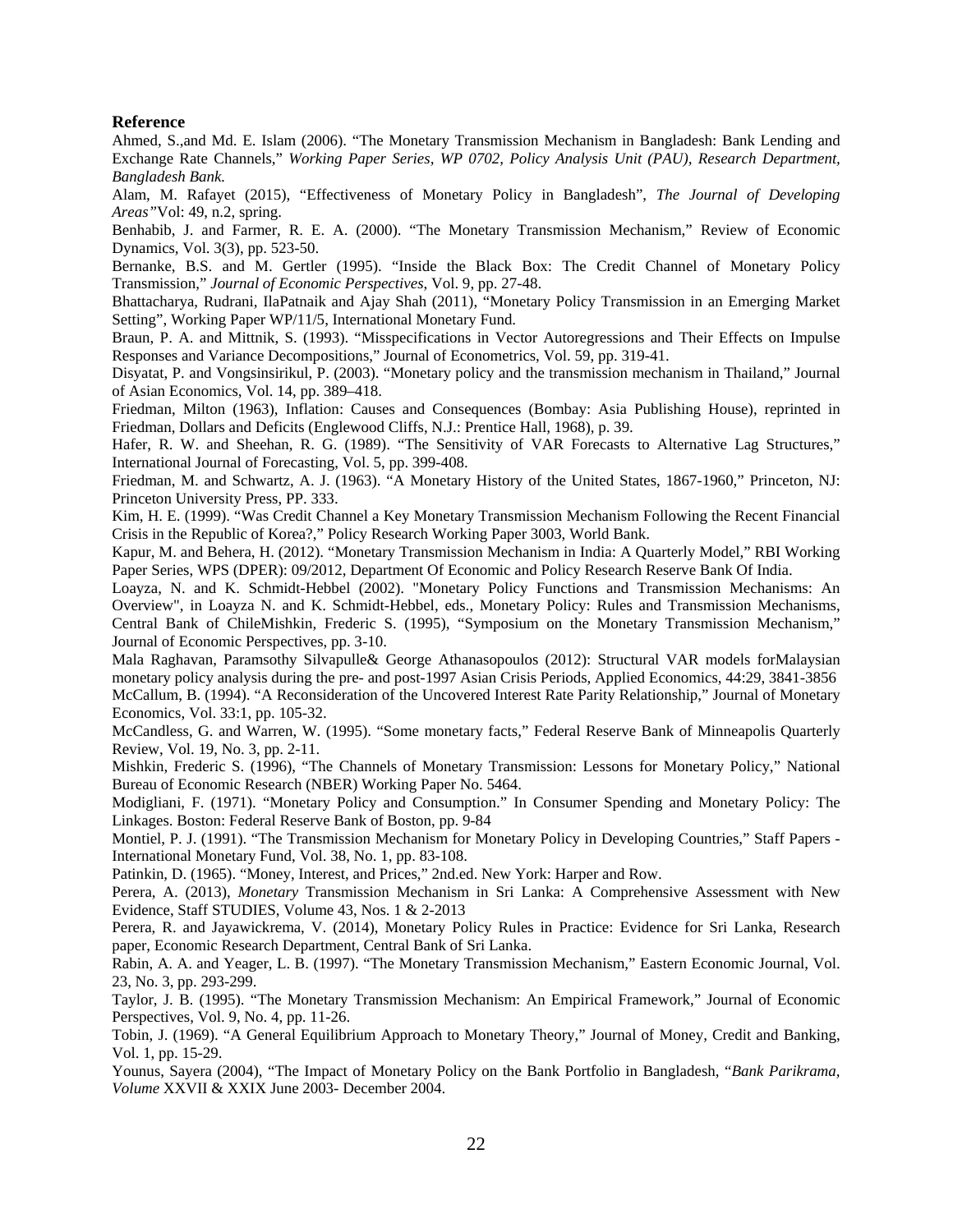#### **Appendix An Innovation to Money Supply: Sample Period: 2004:7 to 2016:1**

| Months |            | REAL M2 REAL LENDING RATE | <b>REAL PSC</b> | <b>REAL GDP</b> |
|--------|------------|---------------------------|-----------------|-----------------|
| 2      | $21.02***$ | $25.26***$                | 12.53           | $41.18***$      |
|        | (7.03)     | (6.61)                    | (4.86)          | (6.51)          |
| 4      | $20.96***$ | 33.39***                  | 9.58            | $36.06***$      |
|        | (8.11)     | (9.09)                    | (5.22)          | (8.13)          |
| 6      | $24.04***$ | $35.50***$                | 7.81            | $32.65***$      |
|        | (9.58)     | (10.85)                   | (5.13)          | (8.802)         |
| 8      | $27.43***$ | $35.63***$                | 6.67            | $30.26***$      |
|        | (11.06)    | (12.33)                   | (5.12)          | (9.26)          |
| 10     | $30.57***$ | 34.97***                  | 5.93            | $28.52***$      |
|        | (12.32)    | (13.53)                   | (5.25)          | (9.66)          |
| 12     | $33.34***$ | $34.01***$                | 5.44            | $27.20***$      |
|        | (13.35)    | (14.45)                   | (5.49)          | (10.01)         |

Table-A1: Variance Decompositions of Output

Table-A2: Variance Decompositions of Inflation

| Period         | REAL M2    | REAL LENDING RATE REAL PSC |        | <b>INF</b> |
|----------------|------------|----------------------------|--------|------------|
| 2              | 27.97***   | $62.32***$                 | 6.38   | 3.32       |
|                | (7.95)     | (7.99)                     | (3.29) | (1.69)     |
| $\overline{4}$ | $50.83***$ | 39.44***                   | 7.82   | 1.91       |
|                | (10.54)    | (9.53)                     | (5.15) | (2.09)     |
| 6              | 59.44***   | 32.44***                   | 6.44   | 1.69       |
|                | (11.29)    | (10.05)                    | (5.05) | (3.42)     |
| 8              | $63.20***$ | 28.74***                   | 6.10   | 1.95       |
|                | (11.57)    | (10.24)                    | (4.75) | (4.62)     |
| 10             | $63.25***$ | $28.51***$                 | 5.99   | 2.25       |
|                | (11.95)    | (10.70)                    | (4.90) | (5.42)     |
| 12             | $62.86***$ | 28.00***                   | 6.21   | 2.92       |
|                | (11.91)    | (10.40)                    | (4.88) | (5.88)     |
|                |            |                            |        |            |

# Table-A3: Variance Decompositions of Output

| Months | <b>REAL REPO</b> |        | REAL LENDING RATEREAL PSC | <b>REAL GDP</b> |
|--------|------------------|--------|---------------------------|-----------------|
| 2      | 10.70            | 4.46   | $41.90***$                | 42.94***        |
|        | (6.57)           | (3.91) | (8.69)                    | (8.35)          |
| 4      | 10.79            | 7.11   | $43.55***$                | 38.55***        |
|        | (8.19)           | (6.13) | (11.64)                   | (10.90)         |
| 6      | 11.08            | 12.32  | $35.69***$                | $40.90***$      |
|        | (8.63)           | (8.15) | (11.43)                   | (11.68)         |
| 8      | 10.18            | 15.05  | $32.90***$                | 41.88***        |
|        | (8.09)           | (9.03) | (11.31)                   | (11.71)         |
| 10     | 9.29             | 16.72  | $30.81***$                | 43.18***        |
|        | (7.64)           | (9.35) | (11.02)                   | (11.63)         |
| 12     | 8.46             | 17.24  | $30.17***$                | 44.13***        |
|        | (7.22)           | (9.51) | (10.91)                   | (11.54)         |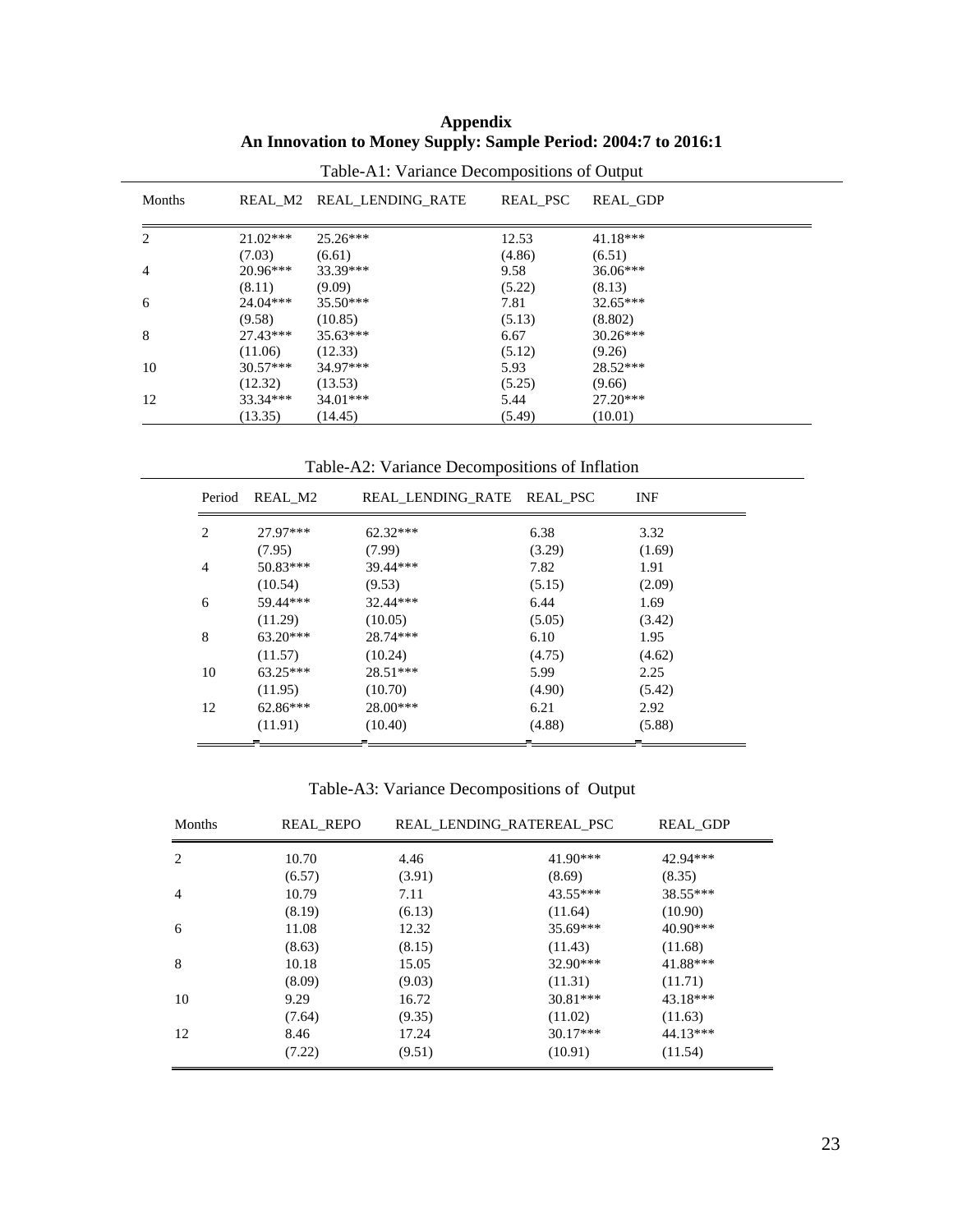| Months | <b>REAL REPO</b> | REAL LENDING RATE | REAL PSC   | <b>INF</b> |
|--------|------------------|-------------------|------------|------------|
| 2      | 74.80***         | $8.76***$         | $13.53***$ | 2.92       |
|        | (5.37)           | (3.36)            | (4.31)     | (1.35)     |
| 4      | $62.09***$       | 6.76              | $29.01***$ | 2.14       |
|        | (8.50)           | (3.84)            | (7.93)     | (1.55)     |
| 6      | $61.30***$       | 6.06              | $30.69***$ | 1.94       |
|        | (8.93)           | (4.07)            | (8.25)     | (1.63)     |
| 8      | $61.31***$       | 5.67              | $31.20***$ | 1.82       |
|        | (9.16)           | (4.50)            | (8.42)     | (1.73)     |
| 10     | $61.31***$       | 5.51              | $31.42***$ | 1.76       |
|        | (9.35)           | (4.91)            | (8.57)     | (1.91)     |
| 12     | $61.34***$       | 5.49              | $31.43***$ | 1.75       |
|        | (9.46)           | (5.40)            | (8.66)     | (2.16)     |

Table-4: Variance Decompositions of Inflation

Cholesky Ordering: REAL\_REPO REAL\_LENDING\_RATE REAL\_PSC INF Standard Errors: Monte Carlo (10000 repetitions)

| Months         | REAL M2    | Table-5: Variance Decompositions of Output<br>REAL DEPOSIT RATE | REAL TD | <b>REAL GDP</b> |
|----------------|------------|-----------------------------------------------------------------|---------|-----------------|
| 2              | $21.11***$ | $24.23***$                                                      | 0.43    | $54.23***$      |
|                | (7.08)     | (6.64)                                                          | (1.35)  | (7.18)          |
| $\overline{4}$ | $21.74***$ | 29.86***                                                        | 0.34    | 48.06***        |
|                | (8.14)     | (9.05)                                                          | (1.42)  | (8.62)          |
| 6              | 24.89***   | 29.99***                                                        | 0.94    | 44.18***        |
|                | (9.21)     | (10.67)                                                         | (2.62)  | (9.55)          |
| 8              | $28.15***$ | 29.078***                                                       | 1.51    | $41.26***$      |
|                | (10.25)    | (11.93)                                                         | (3.90)  | (10.39)         |
| 10             | $31.15***$ | $28.04***$                                                      | 1.87    | 38.93***        |
|                | (11.21)    | (12.90)                                                         | (4.94)  | (11.12)         |
| 12             | $33.90***$ | $27.05***$                                                      | 2.03    | $37.02***$      |
|                | (12.08)    | (13.61)                                                         | (5.72)  | (11.72)         |

Table-6: Variance Decompositions of Inflation

| Months | REAL M2    | REAL DEPOSIT RATE REAL TD |        | <b>INF</b> |
|--------|------------|---------------------------|--------|------------|
| 2      | $11.80***$ | $84.61***$                | 0.69   | 2.88       |
|        | (5.62)     | (5.83)                    | (1.19) | (1.39)     |
| 4      | 33.92***   | $61.07***$                | 3.01   | 2.00       |
|        | (10.01)    | (9.84)                    | (3.67) | (2.01)     |
| 6      | $40.54***$ | 53.46***                  | 3.56   | 2.44       |
|        | (10.99)    | (10.5018)                 | (4.55) | (2.47)     |
| 8      | $41.13***$ | 52.35***                  | 3.46   | 3.06       |
|        | (11.23)    | (10.63)                   | (4.53) | (3.61)     |
| 10     | 40.88***   | 51.33***                  | 3.80   | 3.99       |
|        | (11.31)    | (10.61)                   | (4.85) | (4.64)     |
| 12     | $40.45***$ | $50.57***$                | 4.29   | 4.69       |
|        | (11.35)    | (10.61)                   | (5.48) | (5.44)     |